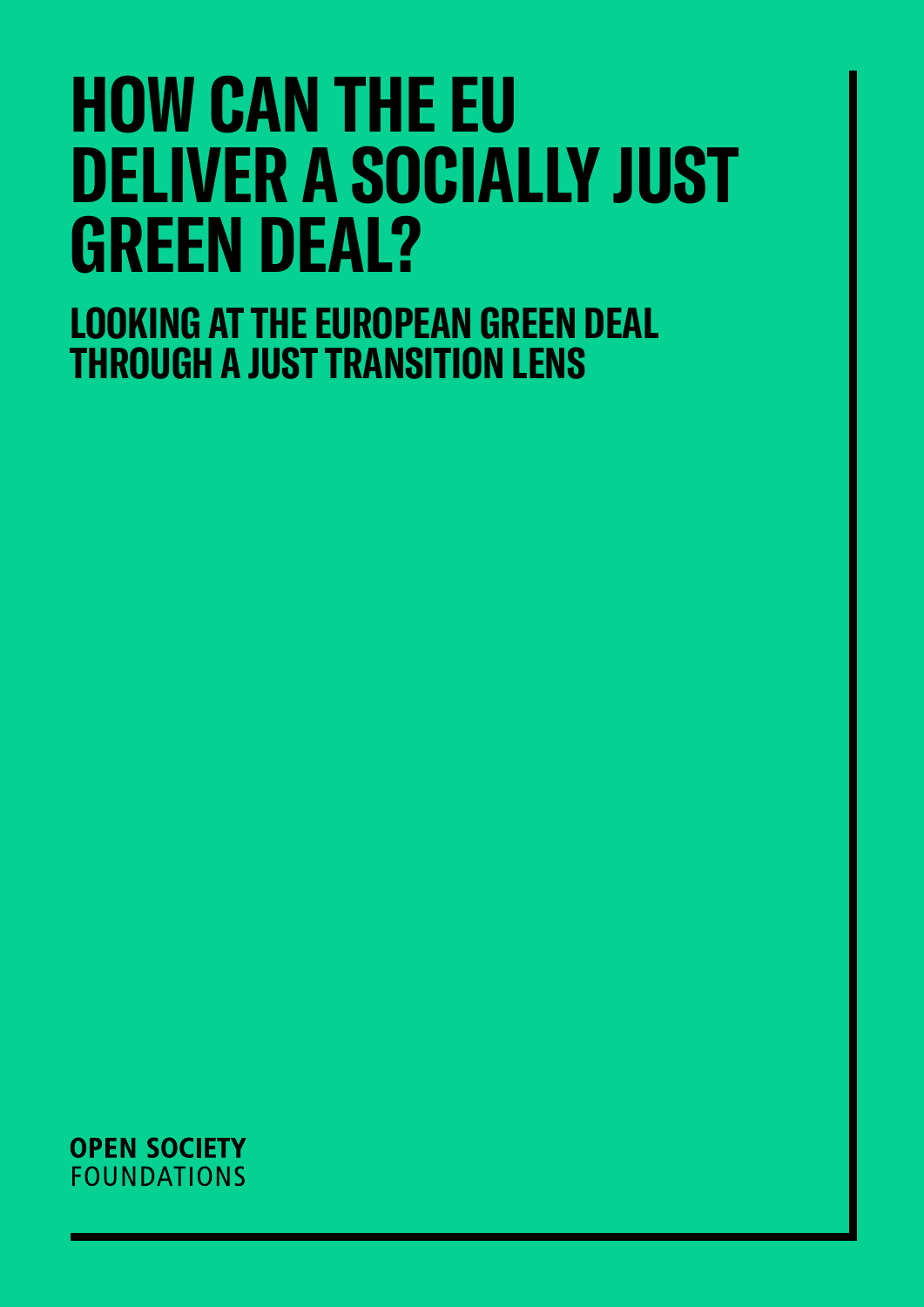Research project for the Open Society Foundations executed by Denktank Minerva and Reset.Vlaanderen

### **AUTHORS**

**Louise Hoon**

**Karel Pype**

### **COMMISSIONED BY**

**Emily Iona Stewart**, Open Society Foundations

## **ADVISORY COMMITTEE**\*

**Benjamin Denis**, **Saïd El Khadraoui**, **Yelter Bollen**, **Sacha Dirckx**, **Michel Debruyne**, **Louise De Tremerie**, **Vincent van Steenberghe**, and **Bela Galgoczi**

## **OPEN SOCIETY FOUNDATIONS**

© 2022 Open Society Foundations

### $\circledcirc$   $\circledcirc$   $\circledcirc$

This publication is available as a PDF on the Open Society Foundations website under a Creative Commons license that allows copying and distributing the publication, only in its entirety, as long as it is attributed to the Open Society Foundations and used for noncommercial educational or public policy purposes.

\* The advisory committee was involved in reading and discussing the text, but the content and viewpoints are the authors', and are not necessarily shared by all members of the advisory committee.

[opensocietyfoundations.org](http://opensocietyfoundations.org)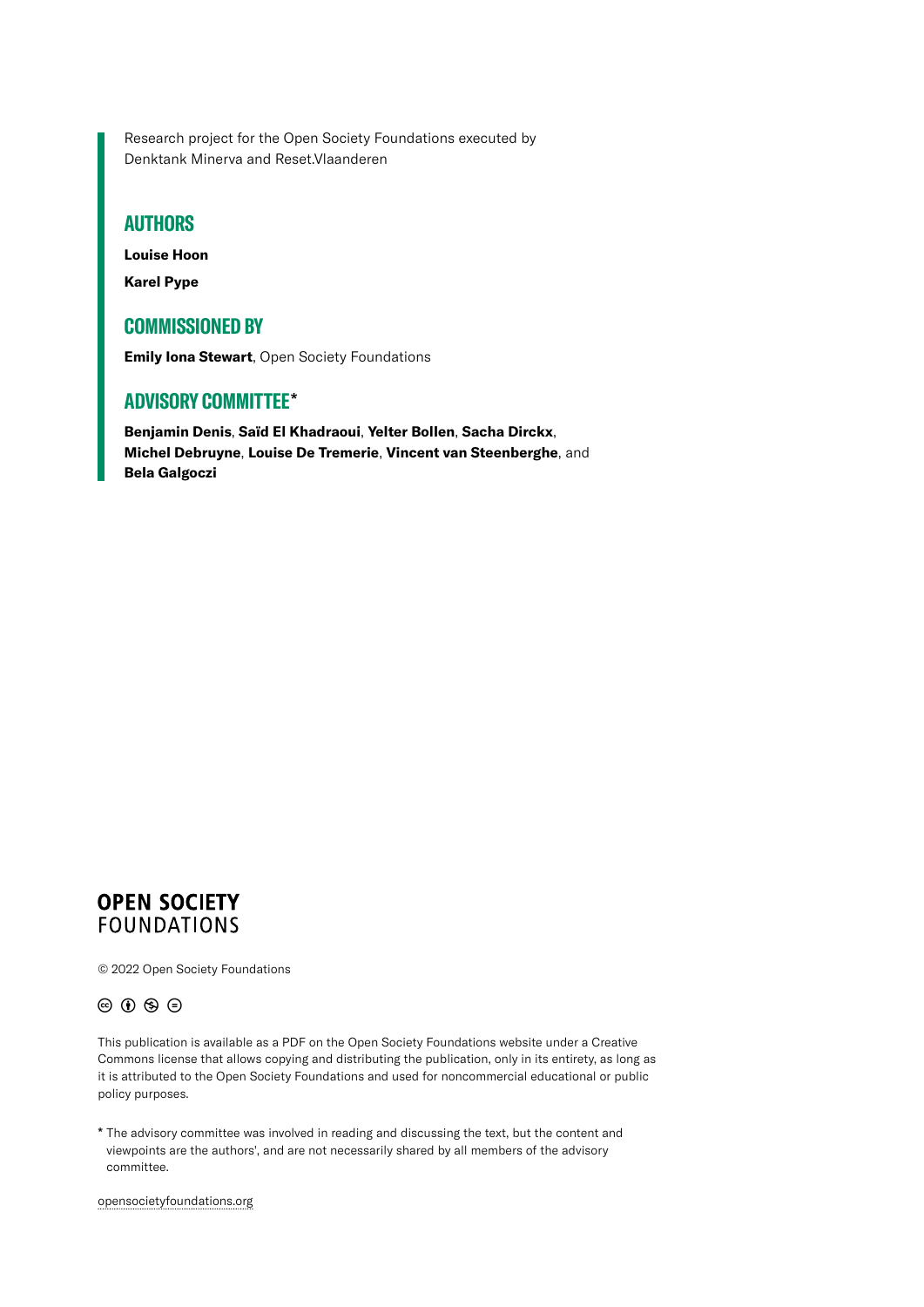# **CONTENTS**

| 4              | <b>EXECUTIVE SUMMARY</b>                                                                                           |  |  |
|----------------|--------------------------------------------------------------------------------------------------------------------|--|--|
| 5              | <b>1. INTRODUCTION</b>                                                                                             |  |  |
| $\overline{7}$ | 2. EUROPEAN GREEN DEAL: CONTEXT, GOALS, AND<br><b>INTERNAL STRUCTURE</b>                                           |  |  |
| 11             | <b>3. OVERVIEW OF THE PROPOSED POLICIES</b>                                                                        |  |  |
| 11             | Revision of ETS1 and creation of ETS2<br>3.1                                                                       |  |  |
| 15             | 3.2 The proposal for a Social Climate Fund                                                                         |  |  |
| 16             | 3.3 Carbon Border Adjustment Mechanism                                                                             |  |  |
| 18             | 3.4 The revision of the Effort Sharing Regulation                                                                  |  |  |
| 19             | <b>Energy Taxation Directive</b><br>3.5                                                                            |  |  |
| 19             | 3.6 The Just Transition Fund                                                                                       |  |  |
| 22             | Other targets, rules, and standards: RED, EED, Emissions Standards,<br>3.7<br>and Alternative Fuels Infrastructure |  |  |
| 24             | <b>4. ANALYSIS</b>                                                                                                 |  |  |
| 24             | The employment impacts of the industrial transition<br>4.1                                                         |  |  |
| 25             | 4.2 Disposable income impacts of carbon pricing                                                                    |  |  |
| 25             | 4.3 Risks and opportunities for public acceptability                                                               |  |  |
| 27             | <b>5. RECOMMENDATIONS</b>                                                                                          |  |  |
| 32             | <b>GLOSSARY</b>                                                                                                    |  |  |
| 33             | <b>ABBREVIATIONS</b>                                                                                               |  |  |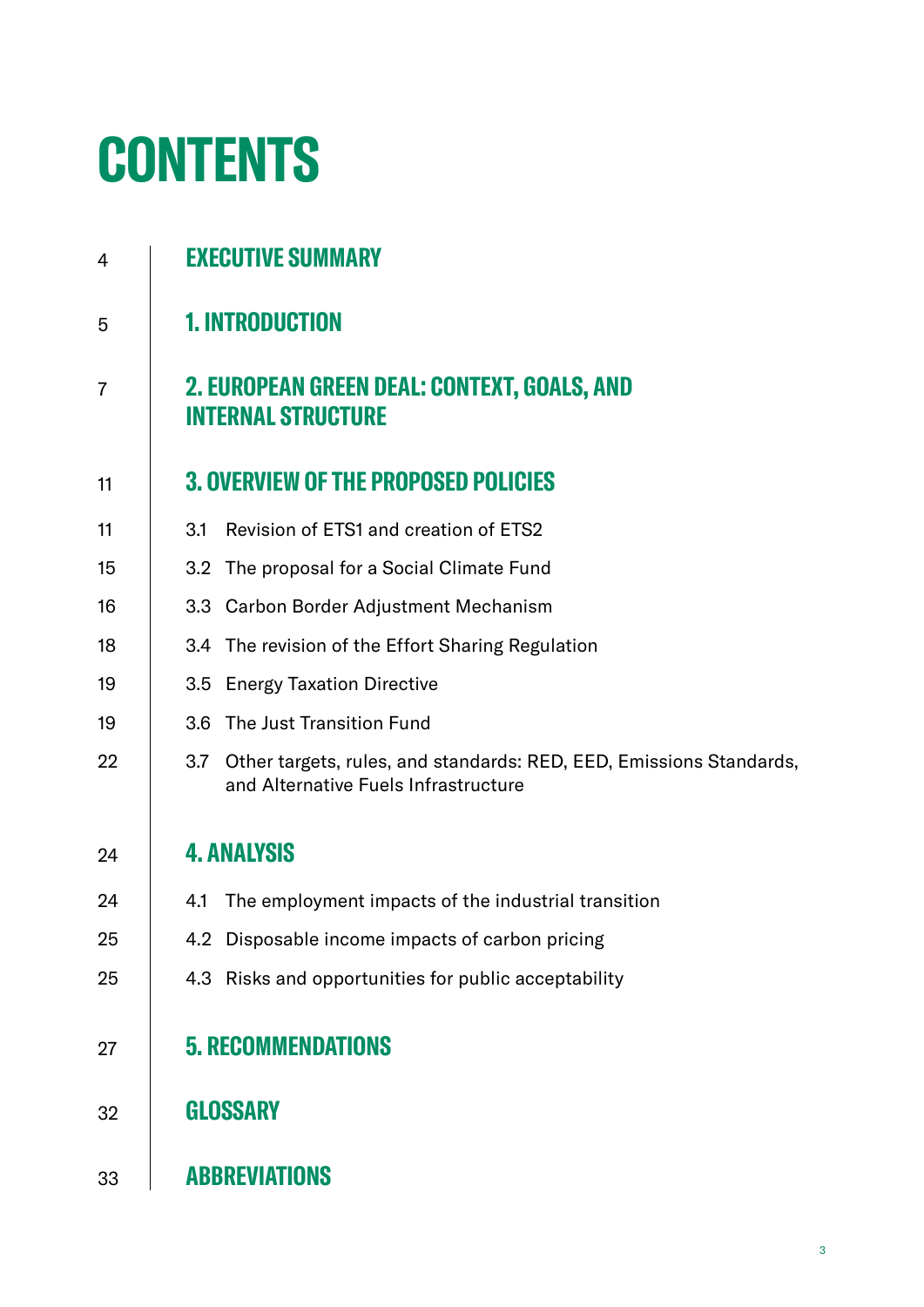# <span id="page-3-0"></span>**EXECUTIVE SUMMARY**

The European Green Deal (EGD) represents the most ambitious set of policies for ecological transformation in the world to date. It is a collection of policy initiatives aimed at putting Europe on track to reach net-zero global warming emissions by 2050. This paper aims to evaluate the elements of the EGD and the Fit for 55 (FF55) package, which are likely to have both positive and negative impacts on social justice in the EU.

The paper analyses the elements of the EGD and examines the content of each policy, with a focus on the impacts on employment, disposable income, and public acceptance of the political transformation. It sets out whether there are likely to be any social justice impacts and makes suggestions for mitigating negative impacts and amplifying positive ones.

The outcome of the policy analysis shows that there is still a balance to be struck between transforming Europe's economy and ensuring a just transition. While the planned funding streams are welcome, more clarity is needed on how to avoid the most regressive aspects of some of the policies, particularly those that are likely to have an impact on individual household budgets such as housing and transport.

The paper urges the European Commission and EU member states to develop additional policy instruments to tackle these challenges, and to live up to their commitments to improving social standards and the creation of quality employment. The paper demonstrates that targeted policies and investment plans to support vulnerable households and communities in transitioning to sustainable consumption patterns are crucial, as is ensuring transparency and democratic accountability.

*This paper was compiled by Reset Vlaanderen, a Belgian think-tank specialised in thinking about the sustainability and social justice dimension of the climate transition. It was commissioned by the Open Society Foundations as part of its pillar of work on 'Just Transition.'*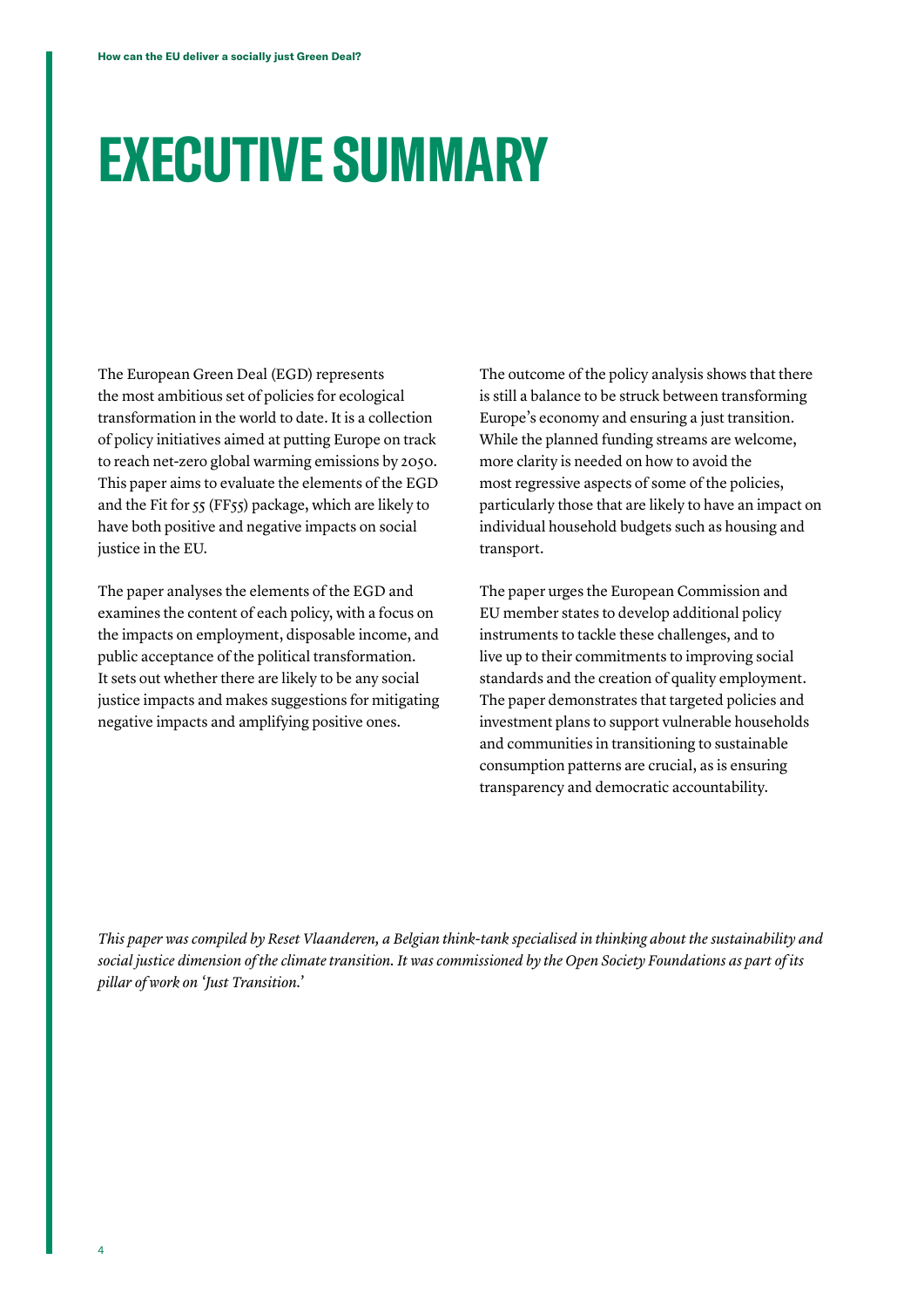# <span id="page-4-0"></span>**1. INTRODUCTION**

In the summer of 2021, many regions in the European Union (EU) were struck by climate disasters. Torrential rain flooded small towns and villages in the borderlands of Belgium, Germany, and the Netherlands, causing multiple deaths and catastrophic property damage for hundreds of families. The southern Europe experienced exceptional heatwaves, leading to destructive wildfires and droughts.

 At the same time these disasters were happening, the Intergovernmental Panel on Climate Change (IPCC) published an alarming report<sup>1</sup> on the current and future impacts of global warming, and the European Commission (EC) presented a historic legislative package aiming to counteract the worst effects of the climate crisis.

The package, titled *Fit for 55* (FF55), is at the heart of the European Green Deal (EGD); the EU's strategy to become the first climate neutral continent by 2050, with an intermediate target of 55 per cent greenhouse gas (GHG) emission reduction by 2030 (compared with 1990 levels). This green transition is not restricted to climate targets. In the Communication accompanying the Fit for  $55$  package,<sup>2</sup> the EC commits to a socially fair transition, taking 'the transition to climate neutrality as an opportunity to reduce systemic inequality.'

The same social justice ambitions are boldly articulated in the Council Recommendation on ensuring a fair and just transition towards climate neutrality<sup>3</sup> published in December. Fairness and solidarity are stressed as the defining principles of the EGD, and member states are urged to devise and implement climate policies that 'leave no one behind.' The document also endorses Guidelines for a Just Transition, $4$  a recent report from the International Labour Organization (ILO).

The climate crisis is an inequality crisis. Questions of social justice, (in)equality, and solidarity are deeply interwoven with the root causes of, and solutions for, the ecological crisis. This is true for all levels: between continents, countries, regions, and citizens.

The responsibility for the ecological crisis is unequally distributed across countries and people. The 2022 World Inequality Report<sup>5</sup> illustrates the disproportionate share of global emissions that come from high-income countries compared to low- and middle-income countries. The top 10 per cent of individual emitters are responsible for close to 50 per cent of all emissions, while the bottom 50 per cent produce 12 per cent of the total.

- 2 <https://eur-lex.europa.eu/legal-content/EN/TXT/PDF/?uri=CELEX:52021DC0550&from=EN>
- 3 [https://ec.europa.eu/commission/presscorner/detail/en/ip\\_21\\_6795](https://ec.europa.eu/commission/presscorner/detail/en/ip_21_6795)
- 4 [https://www.ilo.org/wcmsp5/groups/public/---ed\\_emp/---emp\\_ent/documents/publication/wcms\\_432859.pdf](https://www.ilo.org/wcmsp5/groups/public/---ed_emp/---emp_ent/documents/publication/wcms_432859.pdf)
- 5 <https://wir2022.wid.world/>

<sup>1</sup> [https://www.ipcc.ch/report/ar6/wg1/downloads/report/IPCC\\_AR6\\_WGI\\_SPM\\_final.pdf](https://www.ipcc.ch/report/ar6/wg1/downloads/report/IPCC_AR6_WGI_SPM_final.pdf)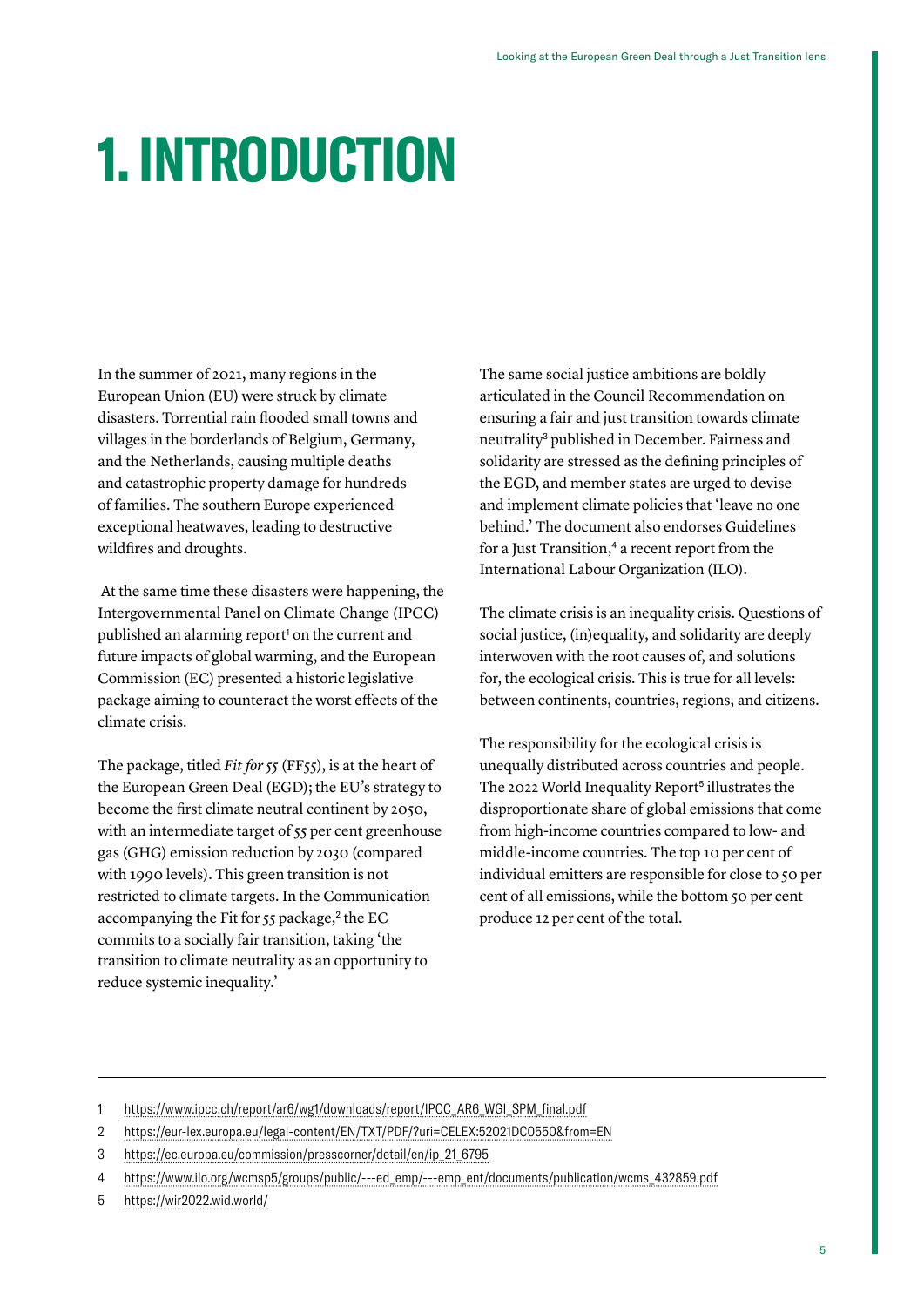Even though carbon-intensive products like heating oil or fossil fuel for cars make up a larger share of budgets for low-income households, total emissions steadily rise with income levels. Moreover, there is a very small group of extremely wealthy households whose ecological footprint exceeds all reasonable measures. A 2020 Oxfam report titled Confronting Carbon Inequality<sup>6</sup> showed that the carbon emissions of the richest 1per cent of the world's population are more than double the emissions of the poorest half.

To address the climate crisis without policies that also consider global, regional, and individual patterns of economic inequality will further entrench these patterns and fail to secure widespread support for change.

Countries and people that are vulnerable—be it economic or otherwise— are more likely to be impacted by the climate crisis and the policy responses it demands. The effects of climate disasters may initially seem random, but the most disadvantaged areas and communities in the world are not only most at risk but also least prepared for their impacts. Even in economically developed areas, vulnerable groups have fewer financial resources, less insurance coverage, and fewer opportunities to adapt to new climate circumstances, such as extreme heat, drought or rising sea levels. Not acknowledging the multiple economic and social impacts that climate change has on vulnerable groups will be a recipe for deep social injustice and inequality.

Effective climate action needs to be socially just. But while climate action is indispensable from a social justice perspective, not all climate policies result in economic and social justice. Devising, negotiating, and implementing socially just climate policies is complicated. It requires continuous reflection, evaluation, and discussion between political and societal actors; from policymakers, bureaucrats, and academics to corporate actors, civil society organizations, and citizens. Fortunately, this debate is rich and ongoing, and the content of the EGD shows that it is effectively generating policy outputs, but also highlighting how much work still needs to be done.

This report contributes to the effort of devising and implementing socially just and ecologically effective European climate policies, focusing on social justice issues highlighted in the EGD. Our goal is not to provide a granular impact assessment of one individual policy proposal, nor do we reach an exclusive and final verdict on exactly how socially just the EGD is. Rather, we aim to provide information, arguments, and lines of reflection on the broader political meaning and content of socially just climate policies, so political, executive, and civil society actors can use this information todefine their positions and to advance their advocacy and policy work.

The report contains a complete yet accessible overview and social justice evaluation of the most important proposals on the table, whether they are at the negotiation stage (FF55) or at a stage where plans are drafted for implementation in the member states, such as the Just Transition Mechanism (JTM). The report also identifies the most important social justice risks and opportunities of these policies, paired with recommendations about how to effectively implement them.

The report has four sections that do the following: The first section sketches out the context, goals, and internal structure of the EGD and explains the report's focus on the FF55 package and the JTM. The second section provides an overview of the policies and discusses the expected social justice impacts of the individual proposals. The third section analyses social justice in the EGD, focusing on socioeconomic impacts (employment and disposable income) and political impacts (public acceptability). Finally, the fourth section concludes with a list of recommendations and priorities for EGD policy design and implementation.

6 <https://www.oxfam.org/en/research/confronting-carbon-inequality>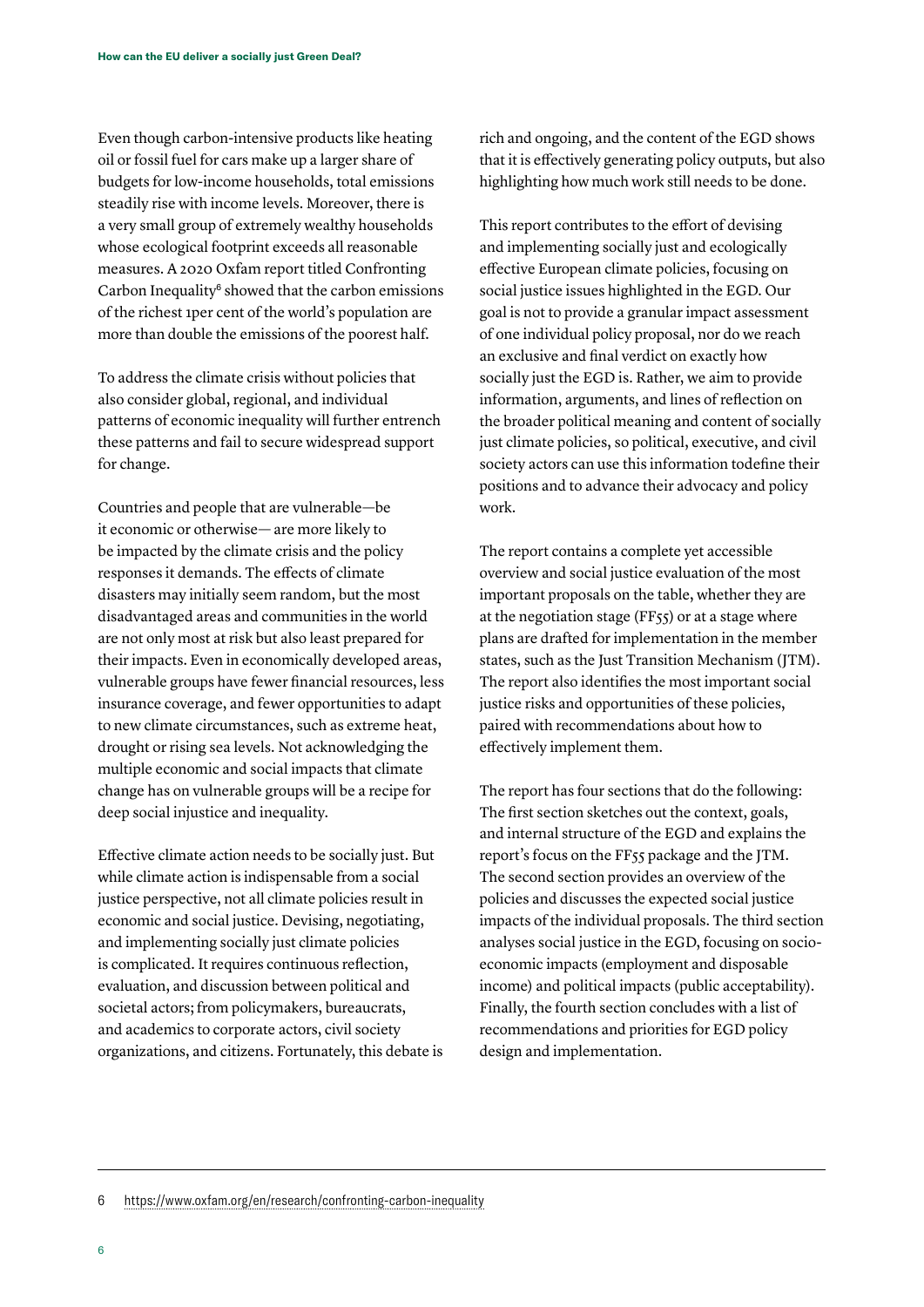# <span id="page-6-0"></span>**2. EUROPEAN GREEN DEAL: CONTEXT, GOALS, AND INTERNAL STRUCTURE**

The European Climate  $Law<sup>7</sup>$  (ECL) sets a legally binding target of zero greenhouse gas emissions by 2050, with an intermediate goal of a 55 per cent emission reduction by 2030, compared with 1990 levels. Part of the EU's self-ascribed role of international climate leadership is the ambition to become the world's first climate neutral continent, in line with its commitment to the UN Sustainable Development Goal[s](https://sdgs.un.org/goals) [\(UNSDGs\)](https://sdgs.un.org/goals) and th[e](https://unfccc.int/sites/default/files/english_paris_agreement.pdf) Paris Agreement. The European Green Deal (EGD) sets out its strategy to get there. The Fit for 55 package<sup>8</sup> (FF55) proposed by the EC in the summer of 2021 sets out the most important pricing instruments, targets, and rules to enforce the 2030 target.

The EC is also determined to 'leave no one behind' in this green transition. The EGD should make European economies not only ecologically sustainable but also fairer and more inclusive. The FF55 contains important proposals to that end, with compensation measures for vulnerable citizens and communities. The Just Transition Mechanism<sup>9</sup> (JTM) is another compensation measure that focuses on vulnerable regions and workers in the industrial transition. It is currently in the first phase of implementation, in which member states draft plans—the **Territorial Just Transition Plans**

(TJTP)—for investments from this fund. As the most relevant EGD policies for social justice, FF55 and the JTF are at the centre of our report.

## **Theoretical context of the European Green Deal**

The EGD can be contextualised by the definition of the economic discourses it references. **Green New Deal (GND) economics**, to which the EGD owes its title, date back to the 1990s. This strand in economics stresses that ecological and social objectives should be part of sound economic policies.

Referring to Franklin D. Roosevelt's New Deal, GND economics suggest a government-led investment plan that, especially in times of crisis, can generate secure and quality employment through efforts to improve public infrastructure and welfare standards. A *Green* New Deal uses such plans to decarbonise the economy, to protect vulnerable citizens and communities from ecological damage, and to improve their living standards in the long run.

Fiscal justice, social and labour reforms, and public ownership of energy utilities are often advanced GND priorities. In contrast with degrowth

- 7 <https://eur-lex.europa.eu/legal-content/EN/TXT/?uri=CELEX:52020PC0080>
- 8 https://ec.europa.eu/commission/presscorner/detail/en/IP\_21\_3541

<sup>9</sup> [https://ec.europa.eu/info/strategy/priorities-2019-2024/european-green-deal/finance-and-green-deal/just-transition](https://ec.europa.eu/info/strategy/priorities-2019-2024/european-green-deal/finance-and-green-deal/just-transition-mechanism_en)[mechanism\\_en](https://ec.europa.eu/info/strategy/priorities-2019-2024/european-green-deal/finance-and-green-deal/just-transition-mechanism_en)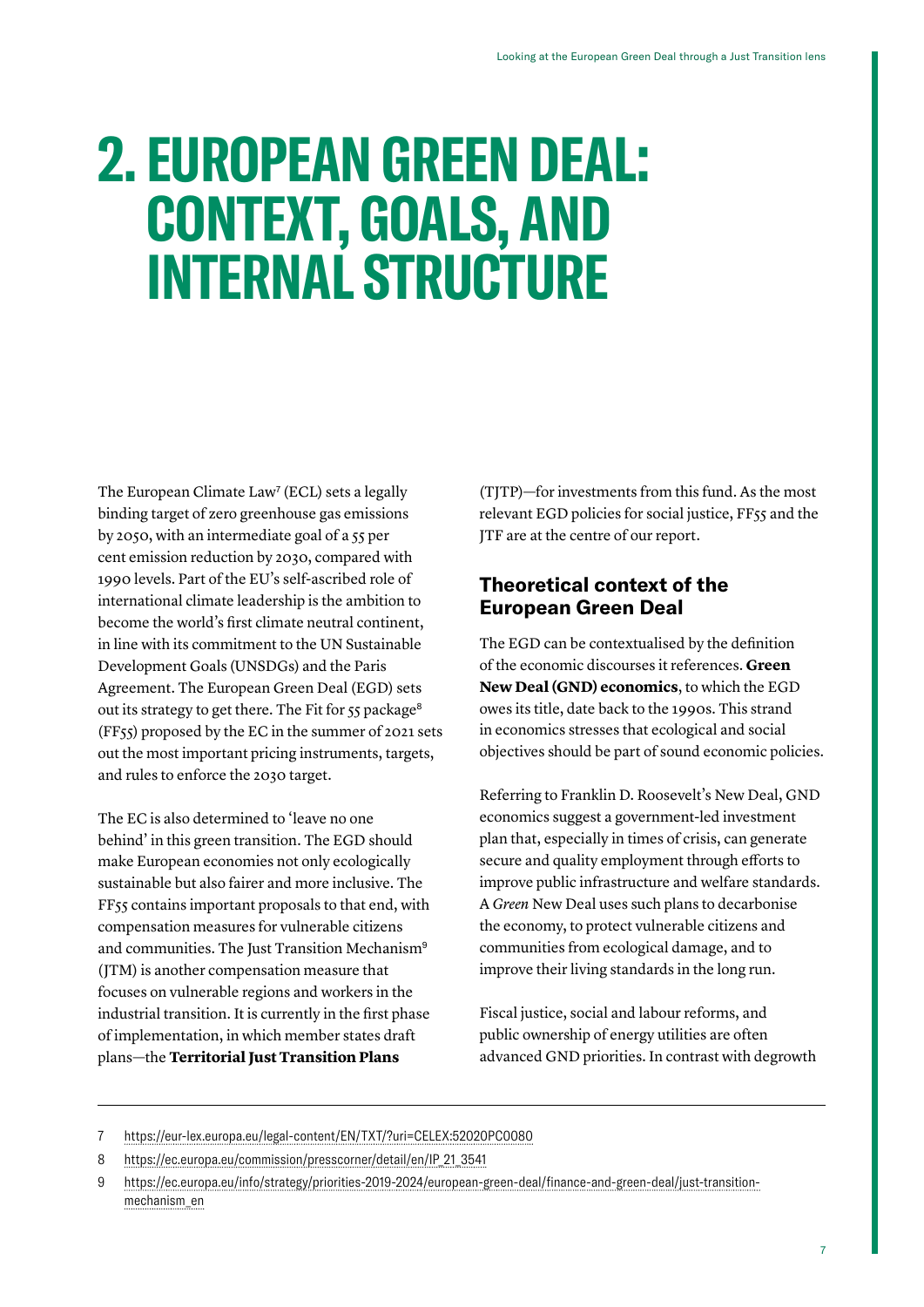economics,10 GND economics perceives economic growth and development as a vehicle for social and ecological justice.<sup>11</sup>

Another important reference for the EGD is the **just transition.** Put forward by labour unions and climate action groups, this concept stresses the links between climate change, social and ecological justice, and employment questions. A just transition approach calls for attention to be paid to the world's most vulnerable communities, workers, and regions, and it stresses how their disadvantaged positions make them the least responsible for the ecological crisis and the least capable of paying for the costs of the transition. The just transition framework takes a holistic approach to environmental and other justice issues, pushing for the overhaul of a system that exploits both people and the planet.

At the same time, the content of the EGD is still strongly built on principles of liberal market economics. As the accompanyin[g](https://eur-lex.europa.eu/legal-content/EN/TXT/PDF/?uri=CELEX:52021DC0550&from=EN) Communication from the European Commission<sup>12</sup> stresses, '... an *over-reliance on strengthened regulatory policies would lead to unnecessarily high economic burdens, while carbon pricing alone would not overcome persistent market failures and non-market barriers. The chosen policy mix is therefore a careful balance between pricing, targets, standards and support measures.'* Relying on carbon pricing as one of the central instruments to enforce economic and societal adjustment, the EGD trusts in the free market to adjust and react to price incentives, to transition to a zero-emission economy without changing its foundations.

## **Policy context and internal structure**

With a binding, EU-wide target of climate neutrality, the EGD inevitably impacts all European policy domains, at all levels of governance. It should be seen as a cross-cutting and overarching strategy rather than an independent set of policy instruments and actions. The EGD not only contains its own legislative instruments but expects all other policy domains to align their actions with the ambition of climate neutrality.

Take, for example, the EU Next Generation Recovery Plan13 (EU Next Gen), which demands that 37 per cent of the member states' Recovery and Resilience plans contribute to the green transition. Funds under EU Next Gen by far outweigh those in the JTM Fund and the Social Climate Fund (SCF) under the EGD. Similar streamlining is applied to other domains in the EU's Multiannual Financial Framework but has not always been uncontroversial; for example, the extent to which important policy domains, such as the Common Agricultural Policy (CAP), are consistent with the EGD ambitions has been questioned.<sup>14</sup>

As mentioned above, however, our focus is on FF55 and the JTM. Table 1 visualises the internal structure of this policy mix of pricing, targets, rules, and compensation measures.

<sup>10</sup> See, among others: Hickel, J. (2020) *Less Is More. How Degrowth Will Save the World*. Cornerstone. Penguin Random House)

<sup>11</sup> Mastini, R., Kallis, G., Hickel, J. (2021). 'A Green Deal without Growth?' *Ecological Economics*, 179 (2021) 106832: <https://www.sciencedirect.com/science/article/abs/pii/S0921800919319615>

<sup>12</sup> <https://eur-lex.europa.eu/legal-content/EN/TXT/PDF/?uri=CELEX:52021DC0550&from=EN>

<sup>13</sup> [https://ec.europa.eu/info/business-economy-euro/recovery-coronavirus/recovery-and-resilience-facility\\_en](https://ec.europa.eu/info/business-economy-euro/recovery-coronavirus/recovery-and-resilience-facility_en)

<sup>14</sup> Sahin, S., Belusa, D., Denhartigh, C., Reichert, T., Lumley, I. and Marquez, A. 2021. *Common Agricultural Policy: Will CAP Strategic Plans Help Deliver Much Needed Climate Action?* Report published by Climate Action Network (CAN) Europe under the Unify programme, May 2021: [https://caneurope.org/content/uploads/2021/05/Will-CAP-Strategic-Plans-help-deliver-needed-climate](https://caneurope.org/content/uploads/2021/05/Will-CAP-Strategic-Plans-help-deliver-needed-climate-action.pdf)[action.pdf](https://caneurope.org/content/uploads/2021/05/Will-CAP-Strategic-Plans-help-deliver-needed-climate-action.pdf)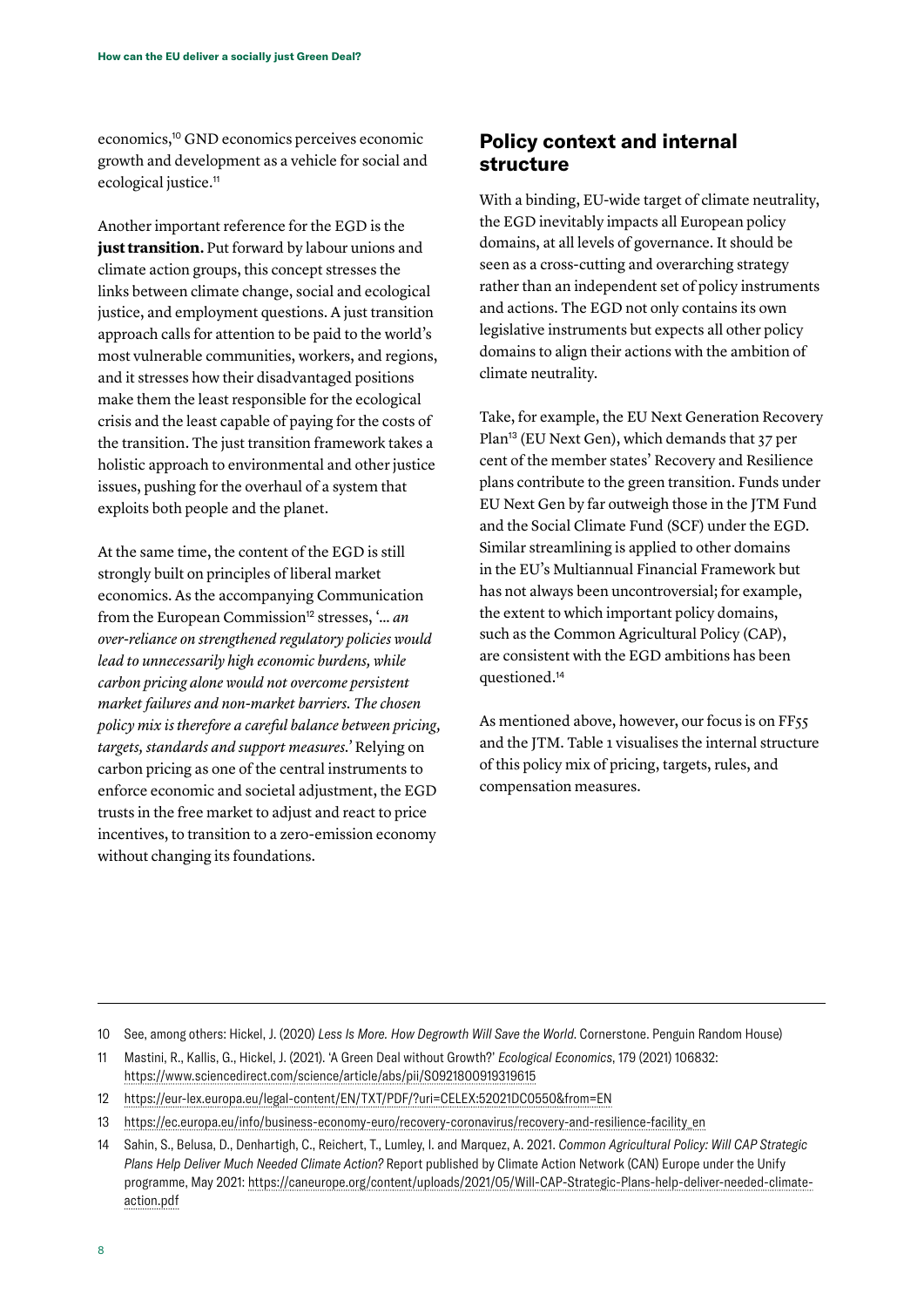### **TABLE 1**

The structure of the policy mix

| <b>PRICING</b>                                           | <b>TARGETS</b>                           | <b>RULES</b>                                       |  |  |
|----------------------------------------------------------|------------------------------------------|----------------------------------------------------|--|--|
| • Stronger Emissions Trading                             | • Updated Effort Sharing                 | $\bullet$ Stricter CO <sub>2</sub> performance for |  |  |
| System including in aviation                             | Regulation                               | cars and vans                                      |  |  |
| • Extending Emission Trading to                          | • Updated Land Use, Land Use             | • New infrastructure for                           |  |  |
| maritime, road transport, and                            | Change and Forestry Regulation           | alternative fuels                                  |  |  |
| buildings                                                | • Updated Renewable Energy               | • ReFuelEU: more sustainable                       |  |  |
| • Updated Energy Taxation                                | Directive                                | aviation fuels                                     |  |  |
| Directive<br>• New Carbon Border Adjustment<br>Mechanism | • Updated Energy Efficiency<br>Directive | • FuelEU: cleaner maritime fuels                   |  |  |
| <b>SUPPORT MEASURES</b>                                  |                                          |                                                    |  |  |

Using revenues and regulations to promote innovation, build solidarity and mitigate impacts for the vulnerable, notably through the new **Social Climate Fund, enhanced Modernisation and Innovation Funds, and the Just Transition Fund**.

Based on: European Commission Communication to the European Parliament, the Council, the European Economic and Social Committee and the Committee of the Regions, ''Fit for 55:' Delivering the EU's 2030 Target on the Way to Climate Neutrality,' *COM* (2021) 550, 14.7.2021.

## **Evaluating social justice in the European Green Deal: principles, instruments, and analytical focus**

Before discussing the content and impacts of the EGD, we need to define the instruments and principles by which social justice in climate policies can be evaluated. Firstly, redistributive effects can be regressive, proportional, or progressive. Progressive policies are positively redistributive, in the sense that they redistribute wealth from highincome and wealthy households and companies to

lower-income actors, thereby reducing social and economic inequalities. While proportional policies have no effect on the distribution of means in society, regressive policies increase inequalities,15 leaving vulnerable groups worse off and/or benefiting groups that were already well-off. A just transition benefits from progressive policies, whereas regressive policies endanger it.

Two additional principles should be guiding in socially just climate policies. Firstly, the 'polluter pays' principle,16 which states that those who cause

<sup>15</sup> Definitions based on: Cabrita, J. Demetriades, S. & Fóti, K. (Eurofound). (2021), *Distributional Impacts of Climate Policies in Europe* (Publications Office of the European Union, Luxembourg): [https://www.eurofound.europa.eu/publications/report/2021/](https://www.eurofound.europa.eu/publications/report/2021/distributional-impacts-of-climate-policies-in-europe) [distributional-impacts-of-climate-policies-in-europe](https://www.eurofound.europa.eu/publications/report/2021/distributional-impacts-of-climate-policies-in-europe)

<sup>16</sup> European Court of Auditors, (2021). *Special Report. The Polluter Pays Principle: Inconsistent Application Across EU Environmental Policies and Actions*. (Publications Office of the European Union, Luxembourg): [https://www.eca.europa.eu/Lists/ECADocuments/](https://www.eca.europa.eu/Lists/ECADocuments/SR21_12/SR_polluter_pays_principle_EN.pdf) [SR21\\_12/SR\\_polluter\\_pays\\_principle\\_EN.pdf](https://www.eca.europa.eu/Lists/ECADocuments/SR21_12/SR_polluter_pays_principle_EN.pdf)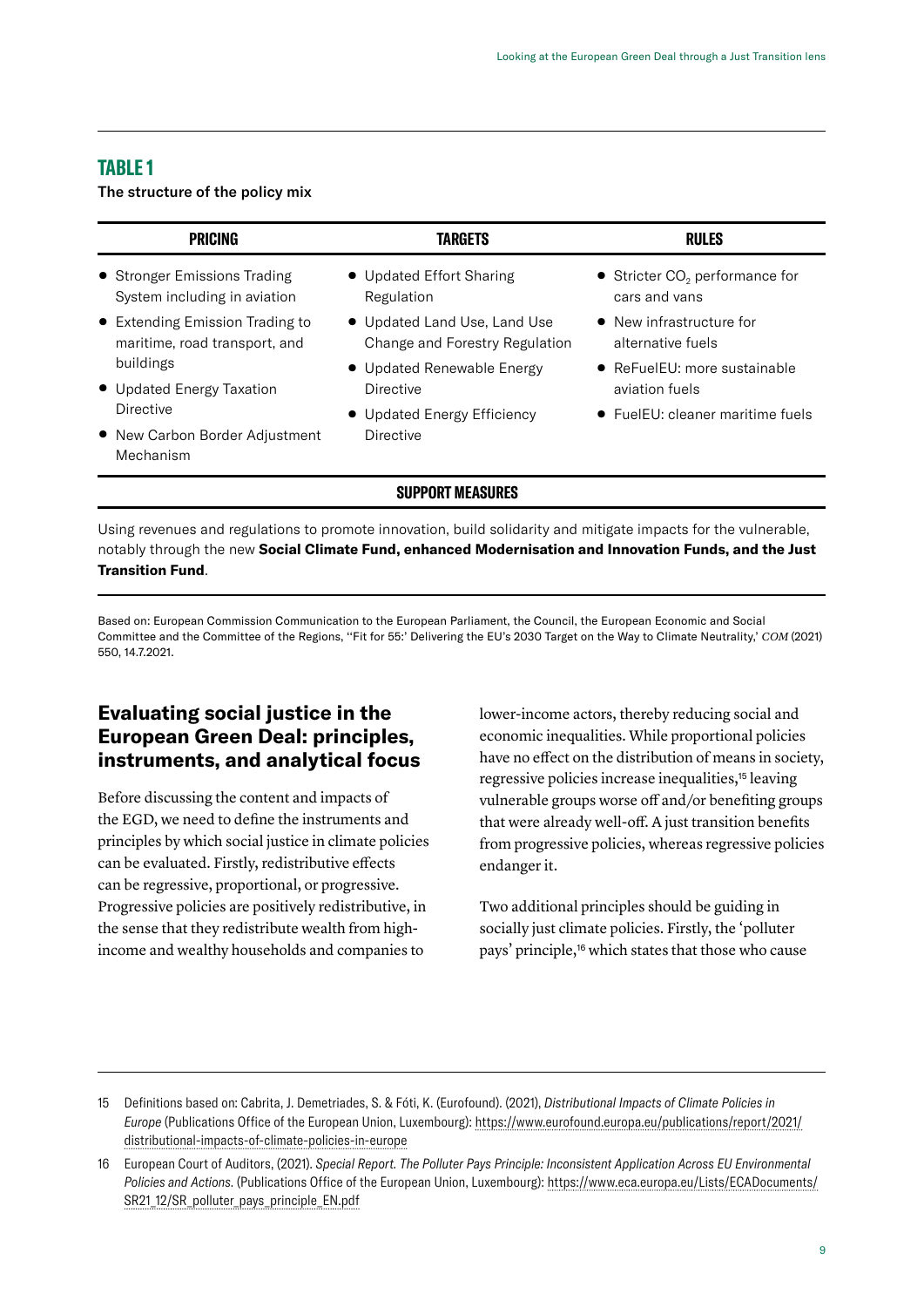(and possibly benefit from) pollution and ecological damage should take responsibility for repairing the damage and cannot pass the price of their activities on to societies. This should incentivise polluters to avoid damaging the environment and ensure that polluters do not divert the costs of environmental restoration.to taxpayers or pass them on to consumers.

Secondly, the 'leaving no one behind'17 principle, which is central to the United Nations 2030 Sustainable Development Agenda and its Sustainable Development Goals, states that regardless of redistributive effects, the most vulnerable communities, citizens, and regions must be protected from ecological and policy shocks that endanger their security and basic needs, such as energy for heating/cooling, safe housing, food and/or basic care products, as well as access to mobility.

We also distinguish three levels of analysis over which policies can be redistributive: **member states, regions, and households**. A just transition takes the distribution of costs and benefits over these different levels into account and the great diversity of economic, social, and political contexts in which policies are deployed.

Aware both that social justice has many dimensions and that the EGD will have numerous impacts, we restrict our **analytical focus** to two socio-economic aspects that we consider relevant for vulnerable households and which we expect will play an important role in political debates and contestation.

Given the EGD's primary goal to stimulate an industrial transition towards renewable energy and clean or low-emission production, heavy impacts are expected in carbon-intensive and fossil-fuel

industries. The **employment impacts** for regions and workers in these industries are our first topic of focus.

Secondly, the EGD deploys carbon pricing as a lever and source of income to shift production and consumption patterns to green alternatives. Carbon pricing, however, also risks impacting low-income households and vulnerable groups who are particularly sensitive to price fluctuations, especially for basic needs like energy. The possible regressive effects of carbon pricing on **disposable household income** and the risk of **energy poverty**<sup>18</sup> is a second focus of our analysis.

And thirdly, as climate policies need to survive **multiple electoral cycles** to achieve their long-term goals, it is particularly important that they continue to be widely accepted and supported by the public. If climate policies are experienced as being socially unjust, they can provoke a **political backlash** that undermines their implementation. Such a backlash can be societal, where citizens refuse to make the necessary adaptations to their consumption and lifestyle patterns or take to the streets in protests, strikes, and civil disobedience. It can also be electoral, when political parties and movements that downplay the climate emergency gain power in parliaments and/or governments.

In addition, such dissatisfaction with climate policies can easily be directed towards the European level and feed into **nationalist and Eurosceptic discourses** and movements. A third focus of our analysis are the ways in which the *real* or *experienced* injustice of climate policies might be politicised during the transition—and how these challenges can be addressed.

17 <https://unsdg.un.org/sites/default/files/Interim-Draft-Operational-Guide-on-LNOB-for-UNCTs.pdf>

<sup>18</sup> In the European Commission's Proposal for a Council Recommendation for ensuring a fair transition towards climate neutrality, energy poverty is identified as a situation where low-income households spent a large share of their disposable income on energy and waste money due to poor energy efficiency.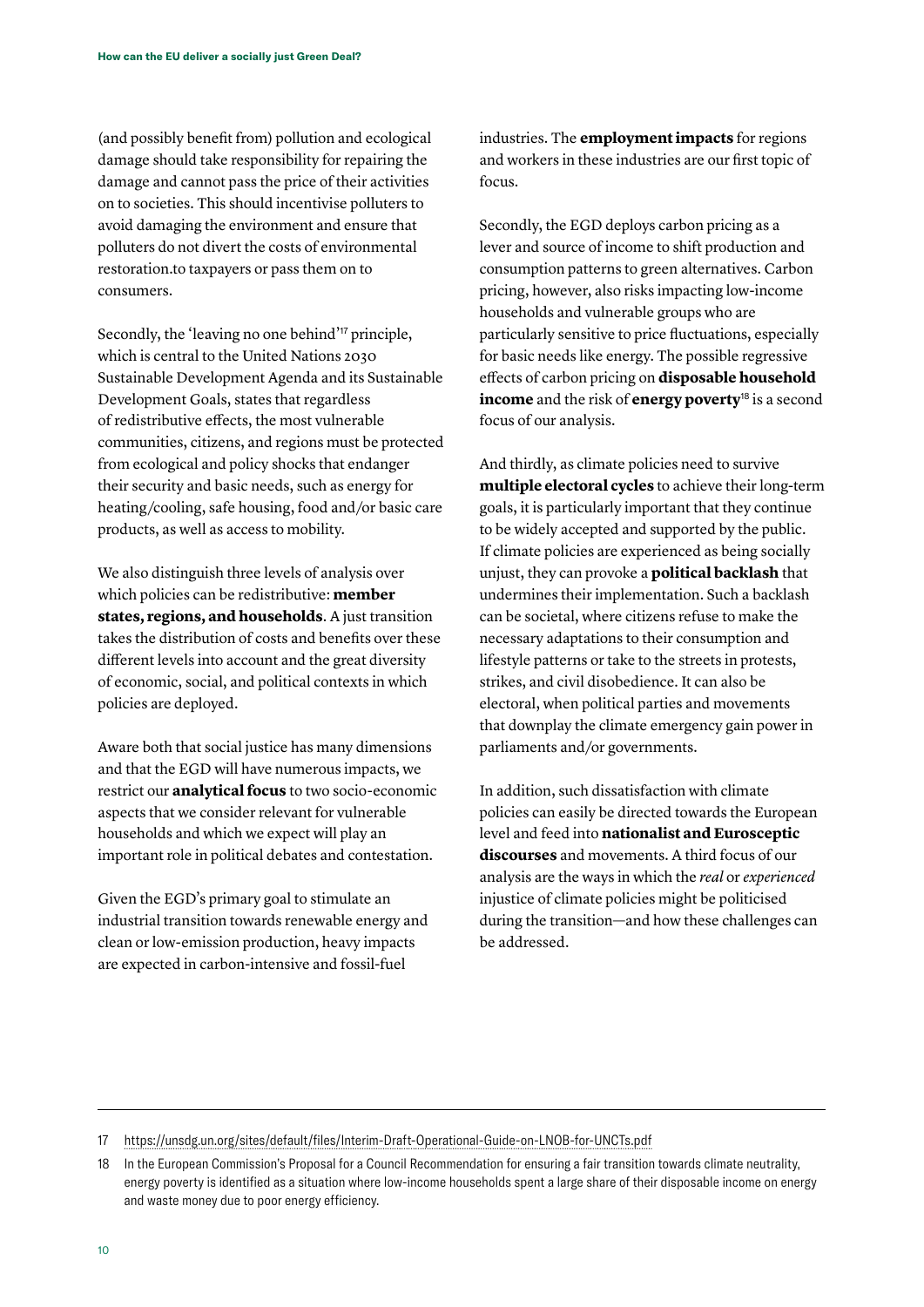# <span id="page-10-0"></span>**3. OVERVIEW OF THE PROPOSED POLICIES**

Below, we provide an overview of the legislative proposals put forward in the Fit For 55 (FF55) package, and the already adopted Just Transition Mechanism (JTM). In this section, we discuss the social justice impacts per individual proposal. Given our focus on employment impacts of the industrial transition, disposable income impacts, and public acceptability, we pay detailed attention to the policies that are expected to be most relevant to those domains: the revision of the European Emissions Trading System (ETS1) and the creation of a new Emissions Trading System for transport and buildings (ETS2), the Social Climate Fund (SCF), the Carbon Border Adjustment Mechanism (CBAM), and the JTM. We also discuss the Effort Sharing Regulation (ESR) and the Energy Taxation Directive (ETD)—also part of FF55—more generally, because the social justice impacts of these proposals are hard to assess without focussing on specific national contexts.

## **3.1 REVISION OF ETS1 AND CREATION OF ETS2**

To align its energy policies with the 55 per cent emission reduction target, the EC proposes to strengthen and expand the scope of the existing Emissions Trading System (ETS1) and to introduce a new, separate Emissions Trading System covering the sectors of transport and buildings (ETS2)[.](https://eur-lex.europa.eu/legal-content/EN/TXT/?uri=CELEX%3A52021PC0551)<sup>19</sup> Having proven itself to be a core component of the EU's climate policy since its launch in 2005, the EU ETS applies to energy and heat generation, energy intensive industry sectors,<sup>20</sup> as well as to commercial aviation within the European Economic Area (EEA). The system covers over 11,000 firms in the EEA, or over 45 per cent of the EEA's total GHG emissions.

19 <https://eur-lex.europa.eu/legal-content/EN/TXT/?uri=CELEX%3A52021PC0551>

<sup>20</sup> This includes oil refineries, steel works, production of iron, aluminium, metals, cement, lime, glass, ceramics, pulp, paper, cardboard, acids, and bulk organic chemicals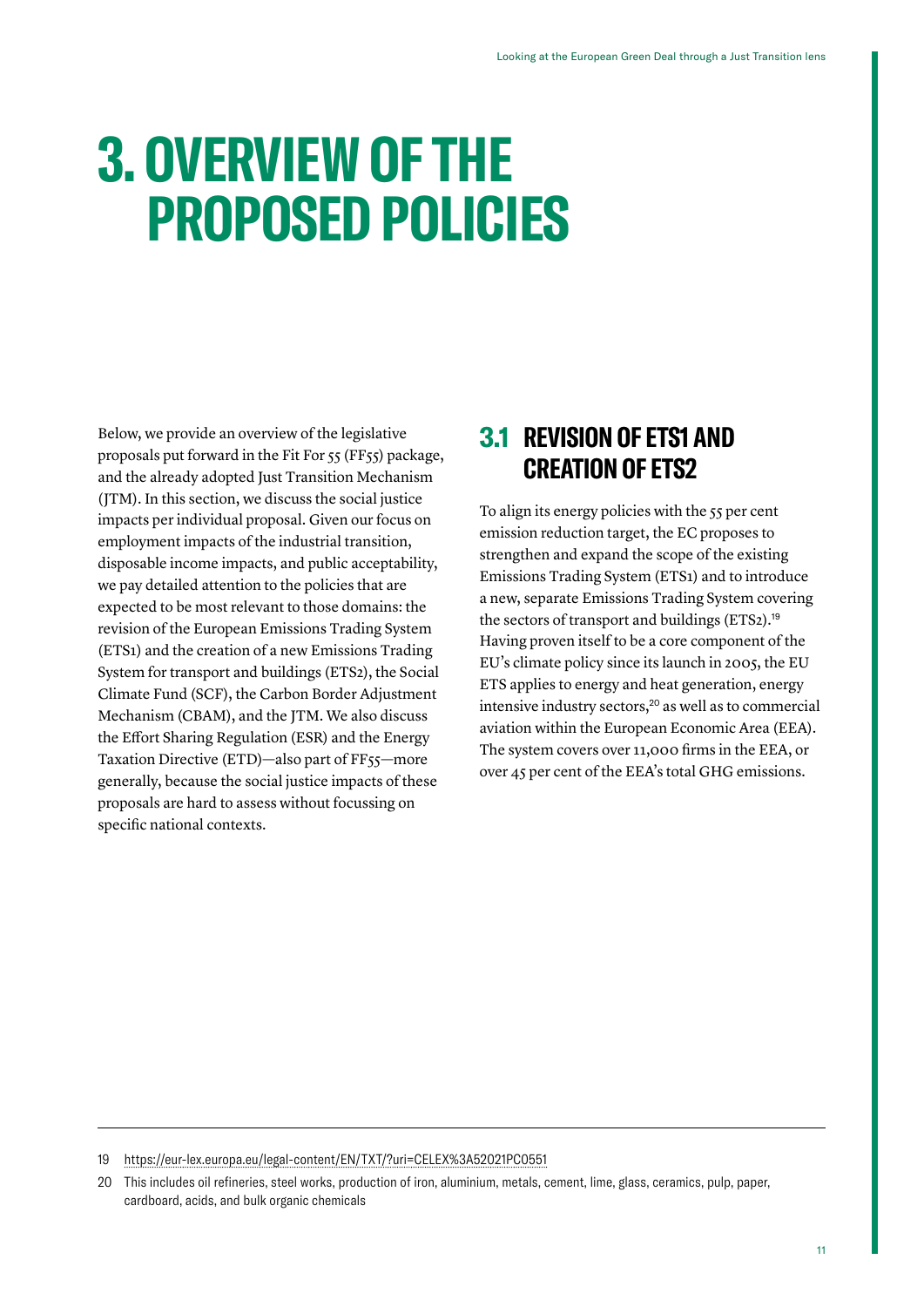The overarching idea of an emissions trading system is simple: the total amount of emissions is controlled by creating a large-scale 'cap and trade' system for GHG emissions, whereby the amount of allowed emissions is limited, and the market consequently puts a price on these GHG emissions by installing a system of tradable emission rights.

For every tonne of emissions it generates, a firm participating in the EU ETS must submit an allowance. In this way, participating firms are given an incentive to reduce emissions if the allowance price exceeds the marginal abatement cost. These allowances can be obtained in three ways: by (a) trading them with other participants, (b) free allocation, or (c) via auction. Over the years, the system-wide 'cap' that puts a ceiling on the maximum number of allowances is reduced.

For ETS1, the EC proposes (1) to lower the cap (61 per cent emission reduction by 2030, compared with 2005 levels) and introduce a more ambitious linear reduction factor (4.2 per cent per year, replacing the current reduction factor of 2.2 per cent per year).

With a view to removing surplus ETS allowances, the EC also proposes (2) to revise the rules for the free allocation of allowances, whereby free allowances will be gradually reduced for aviation,<sup>21</sup> and efforts aligned with CORSIA.22 Industrial installations will continue to receive free allowances and free allocations will continue to rely on a system of benchmarking emission reduction efforts in exchange for allowances.

Allocation focuses on the sectors with the highest risk of relocating their production outside the EU,23 or carbon leakage. These sectors still receive 100 per cent of their emissions for free. However, the CBAM discussed below should decrease risks of carbon leakage and make sectors that currently enjoy free allowances eligible for the phasing out of free allowances from 2026 onwards. For other sectors, free allowances are to be gradually phased out, from 30 per cent to 0 per cent, between 2026 and 2030.

The EC furthermore proposes to (3) revise the rules of the Market Stability Reserve<sup>24</sup> (MSR) by decreasing the overall number of emission allowances at an annual rate of 2.2 per cent from 2021 onwards, compared with 1.74 per cent in the period 2013-2020 and to (4) include maritime transport in ETS1. The Market Stability Reserve<sup>25</sup> is a long-term solution to address the current surplus of allowances and improve the system's resilience to major shocks.

Moreover, the EC proposes to create a new, separate system to cover emissions in the road transport and buildings sectors, which is scheduled to come into force from 2026 onwards. A certain number of allowances would be frontloaded in this new system, which differs from the ETS1 by imposing a steeper reduction path for the cap and not providing free allowances. Moreover, the MSR will also operate in these new sectors, and these sectors will still be covered by the ESR (see below).

- 21 <https://eur-lex.europa.eu/legal-content/EN/TXT/?uri=CELEX:52021PC0552>
- 22 <https://eur-lex.europa.eu/legal-content/en/TXT/?uri=CELEX:52021PC0567>
- 23 https://eur-lex.europa.eu/legal-content/EN/TXT/PDF/?uri=CELEX:32019D0708&from=EN
- 24 The proposal to revise the market stability reserve (MSR) for the EU emissions trading system (ETS) consists of prolonging its current parameters. Under the current rules, the intake rate of allowances to the MSR and the minimum allowances placed in the reserve have been doubled until the end of 2023, to allow the quick removal of surplus EU ETS allowances. The proposal is aimed at maintaining the current doubled intake rate (24%) and minimum number of allowances placed in the reserve (200 million) until December 31, 2030, the end of Phase IV of the EU ETS. https://ec.europa.eu/info/sites/default/files/revision-market-stabilityreserve\_with-annex\_en.pdf

25 [https://ec.europa.eu/clima/eu-action/eu-emissions-trading-system-eu-ets/market-stability-reserve\\_nl](https://ec.europa.eu/clima/eu-action/eu-emissions-trading-system-eu-ets/market-stability-reserve_nl)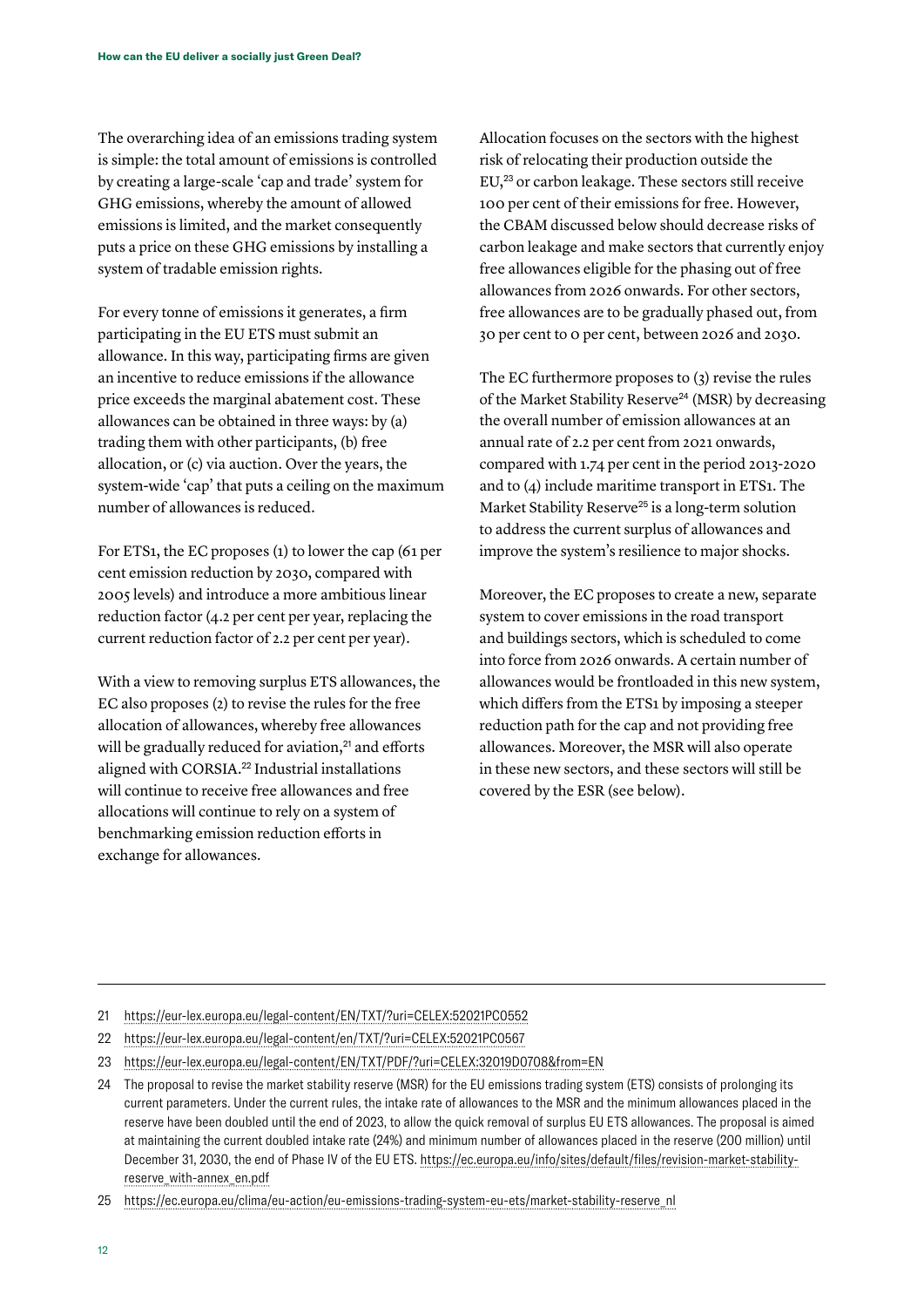Lastly, the EC suggests new rules for the use of ETS revenues, which have significant redistributive implications. ETS revenues continue to be largely divided among member states but are now exclusively earmarked to be used for facilitating the green transition. Revenues from the new ETS on buildings and transport will be used to create a new SCF, which will focus on vulnerable households, communities, and transport users (discussed below).

Additional revenues from the existing EU ETS are proposed to be used to strengthen the Modernisation Fund and the Innovation Fund.<sup>26</sup>

## **Social justice risks and opportunities in ETS1 and ETS2**

Whereas the overall distributional effects have yet to be quantified, the design of ETS1 and ETS2 is expected to be regressive, $27$  as a result, most importantly, of carbon costs being passed through to products that make up the greatest share of low-income household consumption.

The channels through which this happens will be discussed below, but it is important to note, however, that the EU ETS might possibly turn out to be progressive on the household income side, since it reduces (net of free allowances) the value and wages

of emitting companies but increases the value and wages of companies that produce substitutes.

However, both the extent to which carbon costs can be passed on to consumers and the system's overall redistributive effects depend on various parameters and on the sectors to which the ETS is applied. Since marginal abatement costs and distributional burdens differ substantially, it is important to treat ETS1 and ETS2 separately.

Regressive effects of **ETS1** have been identified over the past number of years, in the form of shifts of wealth from governments and households to large firms. The experience of ETS1 has shown that large, polluting firms generated profits from emission trading, while medium and small businesses, as well as households, fell victim to rising prices, and governments missed out on revenues.

These regressive effects can be attributed to a few dynamics of ETS1. Firstly, free emission allowances were generously awarded to a few of the largest emitters in the member states.<sup>28</sup> During the first phases of ETS1, there was massive over-allocation of free allowances, which gave firms the opportunity to sell or use them at a later stage, when prices were higher.<sup>29</sup>

26 The Fit for 55 package also proposes to strengthen two important investment funds that are seen as levers of the green transition: the Innovation Fund and the Modernisation Fund. The Innovation Fund supports 10 lower-income EU member states in the transition to climate neutrality by helping to modernise their energy systems and efficiency.

The Modernisation Fund supports investments in renewable energy projects, energy efficiency, energy storage, and modernisation of energy networks. Like the JTF, it can also be used for investments in human capital relating to the transition, to re-skill, upskill or redeploy workers in carbon-dependent regions. Currently, the Modernisation Fund is funded by 2% of the allowances auctioned in ETS. Fit for 55 proposes that this percentage be raised to 4.5% of auctioning.

It also proposes that more member states should benefit from the fund, whereby member states whose GDP per capita at market prices in 2013 was lower than 65% (instead of 60%, as is currently the case) become eligible, which would allow Greece and Portugal to benefit from the fund, in addition to the existing group, which includes: Bulgaria, Croatia, the Czech Republic, Estonia, Hungary, Latvia, Lithuania, Latvia, Poland, Romania, and Slovakia.

- 27 However, even though EU ETS still forms the cornerstone of the EGD, other alternatives could be proposed to form the basis of the EGD. Consequently, if ETS is not optimal from a social point of view, we have to look at the alternatives—such as environmental tax incentives, norms or regulations. See: Valenduc, C. (2020) *The carbon pricing proposals of the Fit for 55 package. an efficient and fair route to carbon neutrality?* ETUI Working Paper 2022.3 [https://www.etui.org/sites/default/files/2022-01/The%20carbon%20](https://www.etui.org/sites/default/files/2022-01/The%20carbon%20pricing%20proposals%20of%20the%20Fit%20for%2055%20package-An%20efficient%20and%20fair%20route%20to%20carbon%20neutrality_2022.pdf) [pricing%20proposals%20of%20the%20Fit%20for%2055%20package-An%20efficient%20and%20fair%20route%20to%20](https://www.etui.org/sites/default/files/2022-01/The%20carbon%20pricing%20proposals%20of%20the%20Fit%20for%2055%20package-An%20efficient%20and%20fair%20route%20to%20carbon%20neutrality_2022.pdf) [carbon%20neutrality\\_2022.pdf](https://www.etui.org/sites/default/files/2022-01/The%20carbon%20pricing%20proposals%20of%20the%20Fit%20for%2055%20package-An%20efficient%20and%20fair%20route%20to%20carbon%20neutrality_2022.pdf)
- 28 One could argue that with low carbon prices—especially compared with other taxes and costs on the energy bill—the impact of ETS may be relatively small. However, we assess these distributional effects in view of future increases of the carbon price.
- 29 Zachmann, G., Fredriksson, G., & Claeys, G. (2018). "The distributional Effects of Climate Policies," *Bruegel. Blueprint Series*, *28*.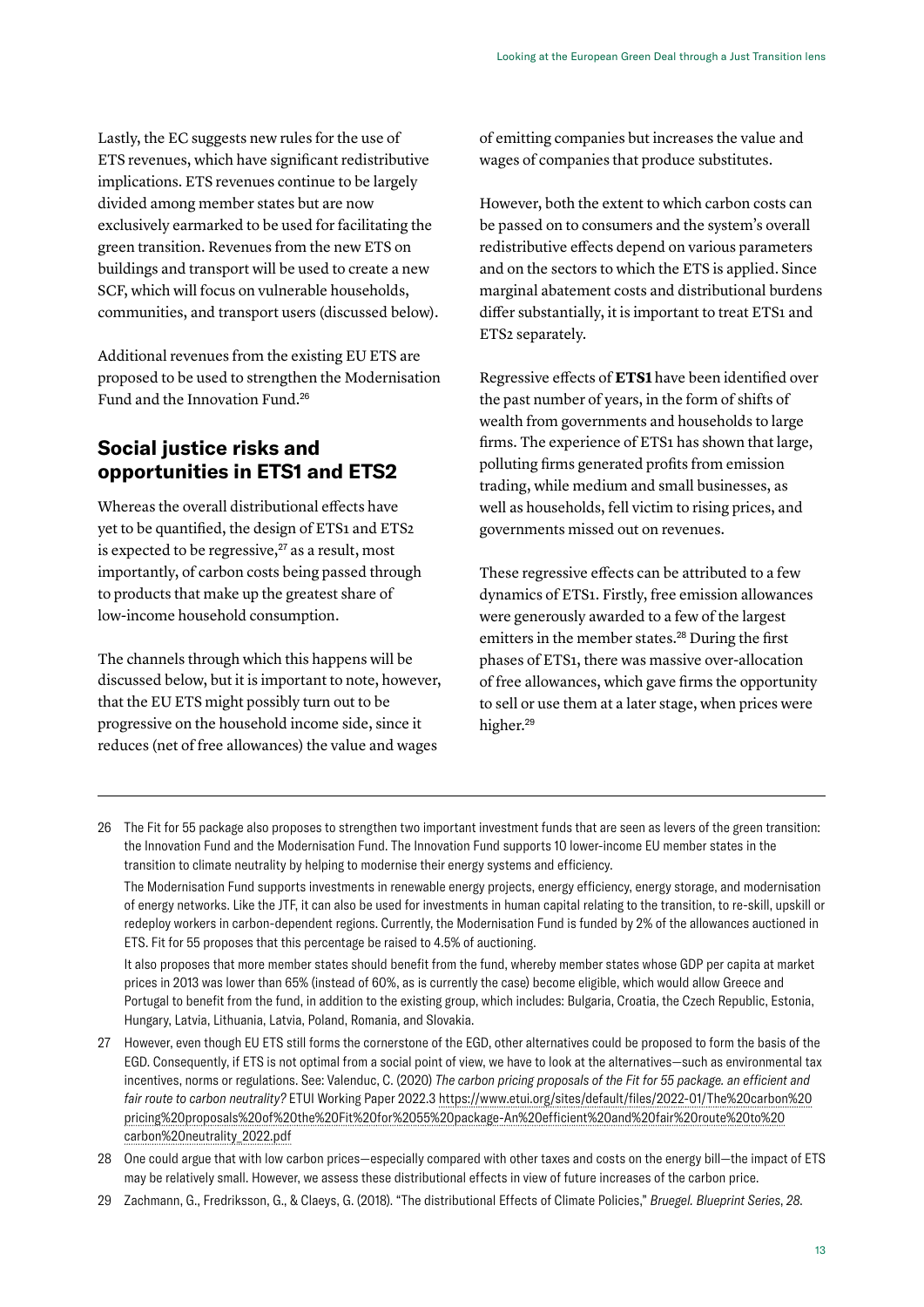De Bruyn et al. (2016), for example, showed that the opportunity cost of not selling freely allocated allowances on the EU ETS market was recovered by increasing market prices.30 In an update of the study, De Bruyn et al. (2021) showed cost pass-through to be the largest component of additional profits between 2008 and 2019.

Electricity producing firms no longer receive free allowances, but they can pass that extra cost on to the final consumer relatively easily. Moreover, the current price-setting mechanism of the EU electricity wholesale market<sup>31</sup> does not adequately live up to the 'polluter pays' principle, as it calculates prices based on the marginal price of the last kilowatt hour used.

Also, as a result of the pass-through of compliance costs into electricity producers' prices, firms that use electricity as input suffer 'indirect costs' from ETS1. Some EU member states have therefore compensated these firms from auctioning revenues, again shifting wealth from government to firms.<sup>32</sup>

More positively, the revision of ETS1 in FF55 addresses a few of these social justice risks, where the consumer (and, more specifically, vulnerable groups) pay rather than the polluter. The reduced cap and more ambitious linear reduction factor, and most importantly, the gradual phasing out of free emissions, should allow governments to take more control of the revenues generated by the system and should also lower the volatility of the carbon price.

Carbon price volatility in ETS1 should be avoided, as both carbon prices that are too high and carbon prices that are too low are counterproductive for the emission reduction and social objectives of the EU ETS. When carbon prices are too low, the incentive

for companies and households to shift to green alternatives is insufficient, leading to low emission reductions.

When carbon prices rise too fast and become too high, however, rising energy and consumption prices entail economic risks for companies and consumers, including the risk of 'lock-in' effects. Also, it increases speculation and the financialisaton of emission trading, to the benefit of the largest traders in the emission market.

Therefore, the strengthening of the MSR proposed in FF55 is an opportunity to both mitigate the regressive effects of emission trading and give governments more control over the carbon market. However, there are proposals for an alternative, price-based stability mechanism that introduces a price floor and a price ceiling and better protects the social and ecological goals of emission trading (see Chapter 5, Recommendations).<sup>33</sup>

FF55 also includes the proposal for **a new, separate emissions trading system for the combustion of fossil fuels in the road transport and buildings sectors—ETS2**. The regressive distributional effects of this system are expected to be larger than those of ETS1, as the sectors it covers affect households and small consumers more directly. The impact of ETS2 may potentially be felt in energy poverty and/or mobility loss, particularly for low-income households and those depending on carbon intensive transport or heating systems.

Low-income households generally spend a larger share of their income on energy expenses in specific areas. Low-income households also have higher energy needs, as they live in low energy-efficient

<sup>30</sup> NB: in phase 3 of EU ETS1, the EC tried to tackle this problem by using a benchmarking approach that bases the allocation level on an installation's emissions intensity rather than on historical emissions, as was the case in Phase 2. Efficient installations that generate low emissions relative to their output levels receive most or all allowances for free, while less-efficient firms must either reduce emissions or purchase some of their allowances. In addition, a 'cross-sectoral correction factor' ensures that the number of free allowances remains below the emissions cap for industrial installations.

<sup>31</sup> [https://energy.ec.europa.eu/topics/markets-and-consumers/market-legislation/electricity-market-design\\_en](https://energy.ec.europa.eu/topics/markets-and-consumers/market-legislation/electricity-market-design_en)

<sup>32</sup> Zachmann, G., Fredriksson, G., & Claeys, G. (2018), supra.

<sup>33</sup> Perino, G., Pahle, M., Pause, F., Quemin, S., Scheuing, H., Willner, M. (2021). *EU ETS Stability Mechanism Needs New Design*, policy brief of the Center for Earth System Research and Sustainability (CEN), Hamburg University. [https://www.cen.uni-hamburg.de/en/](https://www.cen.uni-hamburg.de/en/research/policy-briefs/eu-ets-perino-page.html) [research/policy-briefs/eu-ets-perino-page.html](https://www.cen.uni-hamburg.de/en/research/policy-briefs/eu-ets-perino-page.html)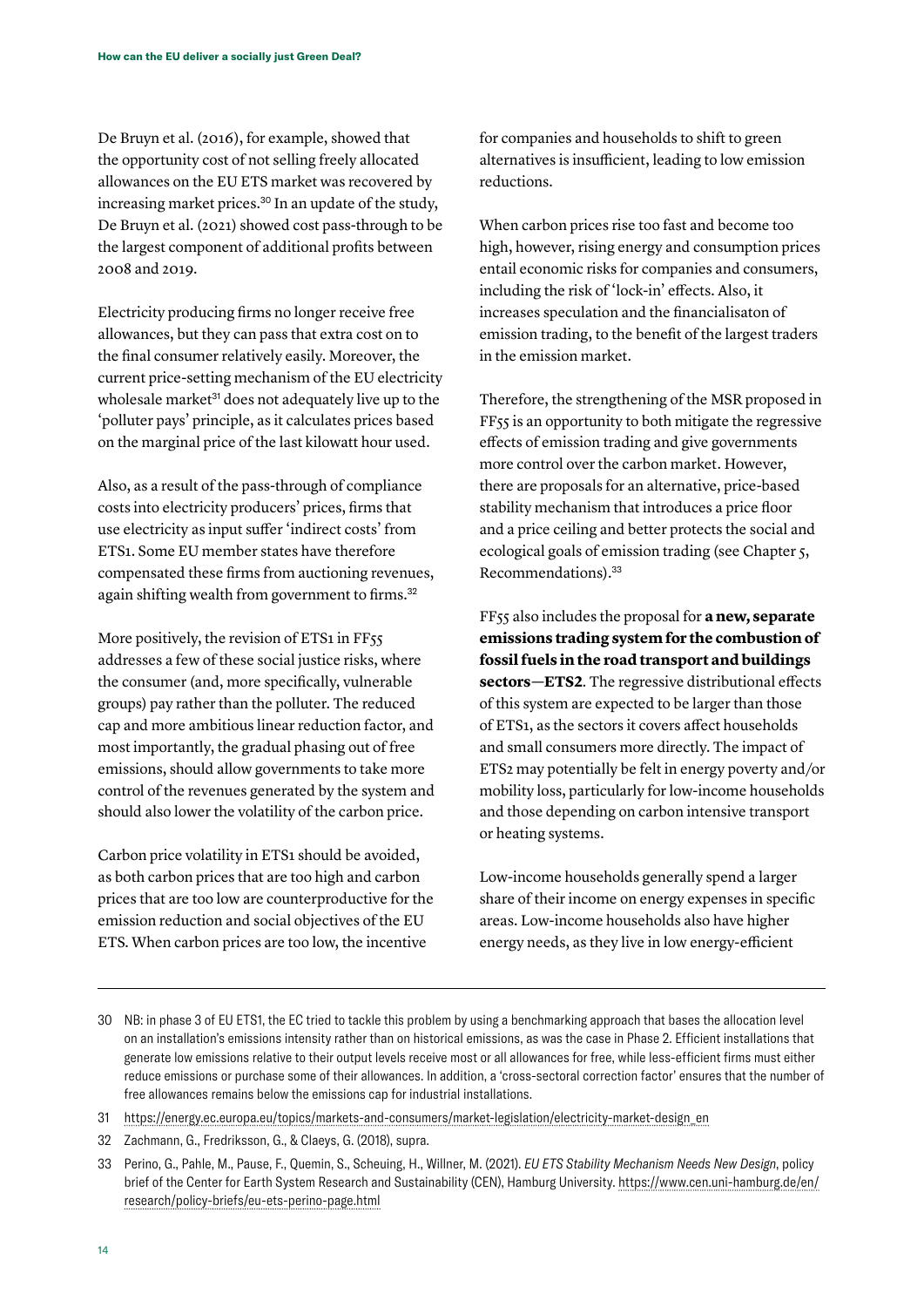<span id="page-14-0"></span>dwellings and depend on fossil-fuel cars for mobility. Households with lower savings also have less means to invest in replacing vehicles and appliances and retrofitting their homes to save energy, even if such investments pay off in the medium or long term.

Low-income groups have specific problems with energy consumption for housing and mobility, which tends to be quite inelastic, making it difficult to adapt consumption to price fluctuations. Such investments are likely easier for middle- and highincome households to make, which could reinforce the regressivity of ETS2 in the long term. Secondary effects should also be taken into account: when the largest portion of high-income households escape carbon pricing in the short term; middle- and highincome contributions to compensation schemes will decline rapidly.

The potential redistributive effects of ETS2 can be further differentiated. For carbon pricing on road transport, regressive effects are not directly related to income. The lowest income groups are less likely to be car owners, and therefore less impacted than lower middle- and middle-income groups who rely on private means of transport to get to work and to access essential services.34 Depending on tax systems in the member states, higher income groups may have access to reduced or non-taxed options, such as a company-paid cars and fuel cards. Moreover, households living in rural or peri-urban areas where public transport alternatives are limited are more disproportionately affected.

However, the regressivity of these effects depends on two crucial elements. Firstly, whether the design of ETS2 can avoid carbon costs being passed on to consumers, and secondly, whether revenues are used for effective compensation mechanisms that give households, small- and medium-sized companies and especially the most vulnerable, easy and prompt access to clean and low-carbon alternatives.

Concerning the design of ETS2, it is important to note that no free allowances are provided, even if they could have been used, in this case, to exempt vulnerable consumers. Mechanisms to avoid carbon costs being passed on to small consumers seem to be lacking in the design of ETS2, which implies great risks of regressivity. An alternative proposal that does aim to do so is discussed in Chapter 5, Recommendations.

FF55 does propose ambitious plans for compensation and for supporting the consumers most vulnerable to energy poverty and mobility loss as a consequence of carbon pricing. The new rules on using revenues from ETS1 and ETS2 are therefore important opportunities to mitigate the potential regressive effects of both emission trading systems. The proposal increases the contribution of ETS revenues to the Innovation and Modernisation Funds and creates a Social Climate Fund (discussed below).<sup>35</sup>

# **3.2 THE PROPOSAL FOR A SOCIAL CLIMATE FUND**

The EC proposes to use 25 per cent of the revenues generated from auctioning allowances under ETS2 to create a Social Climate Fund<sup>36</sup> (SCF). Based on current prices, its financial envelope is estimated at 72.2 billion euros. The EC proposes that member states double this amount (to 144.4 billion euros), using part of their revenues from auctioning allowances under ETS2. SCF explicitly addresses social challenges by supporting the most vulnerable households and citizens during the transition.

The fund takes into account the uneven impact of a uniform price for GHG emissions in different member states and regions. The allocation key considers the following factors: population at risk of poverty living in rural areas (2019); carbon dioxide emissions from fuel combustion by households

<sup>34</sup> Cabrita, J. & Quefelec, S. 'Exploring the Social Challenges of Low-Carbon Energy Policies in Europe' European Environmental Agency Briefing, 29.10.2021, [https://www.eurofound.europa.eu/publications/other/2021/exploring-the-social-challenges-of-low](https://www.eurofound.europa.eu/publications/other/2021/exploring-the-social-challenges-of-low-carbon-energy-policies-in-europe)[carbon-energy-policies-in-europe](https://www.eurofound.europa.eu/publications/other/2021/exploring-the-social-challenges-of-low-carbon-energy-policies-in-europe)

<sup>35</sup> However, there is criticism that some of the revenues generated by ETS2 will go to ETS1 instruments.

<sup>36</sup> [https://ec.europa.eu/info/sites/default/files/social-climate-fund\\_with-annex\\_en.pdf](https://ec.europa.eu/info/sites/default/files/social-climate-fund_with-annex_en.pdf)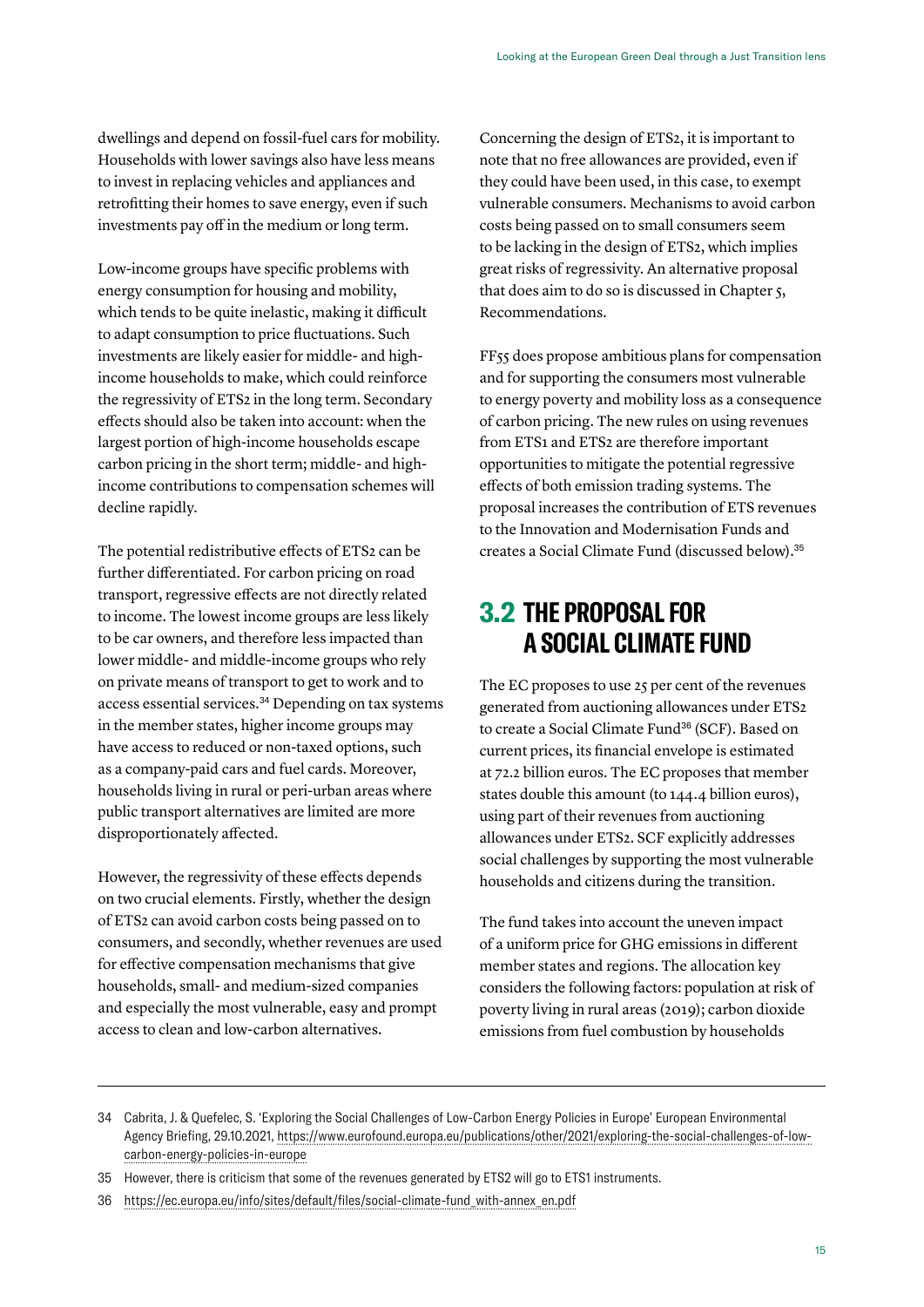<span id="page-15-0"></span>(2016-2018 average); percentage of households at risk of poverty with arrears on their utility bills (2019); total population (2019); Gross National Income (GNI) per capita measured in purchasing power standard (2019); share of reference emissions under Article 4(2) of Regulation (EU) 2018-842 for the sectors covered by ETS2.

The main goal of the fund is to support vulnerable households and communities during the transition, by providing money to national governments to facilitate the just transition. To claim money from the fund, member states are expected to put forward the measures they wish to sponsor through the fund in Social Climate Plans (SCP), which they submit to the EC with their National Energy and Climate Plans (NECP) in accordance with the Governance Regulation. The proposal specifies the types and goals of measures that are eligible for the fund but leaves the design and implementation to the member states. Payments from SCF will be made conditional on the social and climate targets and milestones defined in the plans, and monitored by the EC.

The SCPs should focus on ensuring affordable and sustainable heating, cooling, and mobility for those most impacted by ETS2. Among other suggested measures, the proposal advises member states to invest in accessible and attractive public transport systems, support for renovating and retrofitting of buildings and (social) housing for vulnerable groups, as well as (temporary) direct income support.

## **Social justice risks and opportunities in the Social Climate Fund**

Using revenues for a redistributive fund provides an opportunity to correct the regressive effects of ETS2. The fund is progressively redistributive over member states, but it especially aims to address uneven impacts on households. The size, scope, and design of the SCF are obviously crucial to the extent to which it can succeed in its mission of easing the regressive effects of ETS2.

While these effects may be hard to estimate, we know that timing will be crucial for the SCF. With time, emission prices are expected (and intended) to rise. This implies more revenue, also for the SCF. But with rising carbon prices, the regressive effects of ETS2 will also grow, as will the risks of energy poverty and mobility loss. Providing low-income households and vulnerable groups with opportunities to opt out of carbon-intensive consumption patterns should happen before carbon prices go up.

Also, policy instruments designed by the member states under the SCF should, as stressed in the legislative proposal, be very finely targeted to the groups that need it most. Middle- and higher-income groups are generally better informed about—and equipped to benefit from—subsidies and fiscal incentives (e.g., solar panel or electric car subsidies), leading to regressive effects and ineffective use of public funds in the transition.

Therefore, administrative and information thresholds should be lowered for target vulnerable groups, and the design of subsidies and fiscal incentives should be closely scrutinised on their focus on low-income and vulnerable groups. In devising and deploying SCPs, public ownership and the involvement of the target groups is a crucial factor.

The involvement of target group representatives in designing and implementing such policies is crucial to bringing these subsidies in line with just transition principles.

# **3.3 CARBON BORDER ADJUSTMENT MECHANISM**

The proposal to create a Carbon Border Adjustment Mechanism<sup>37</sup> (CBAM) aims to prevent carbon leakage (the displacement of production to other countries with less ambitious climate regulation) as a consequence of the strengthening of ETS1, by equalising the price of carbon between domestic

37 <https://eur-lex.europa.eu/legal-content/EN/TXT/?uri=CELEX:52021PC0564>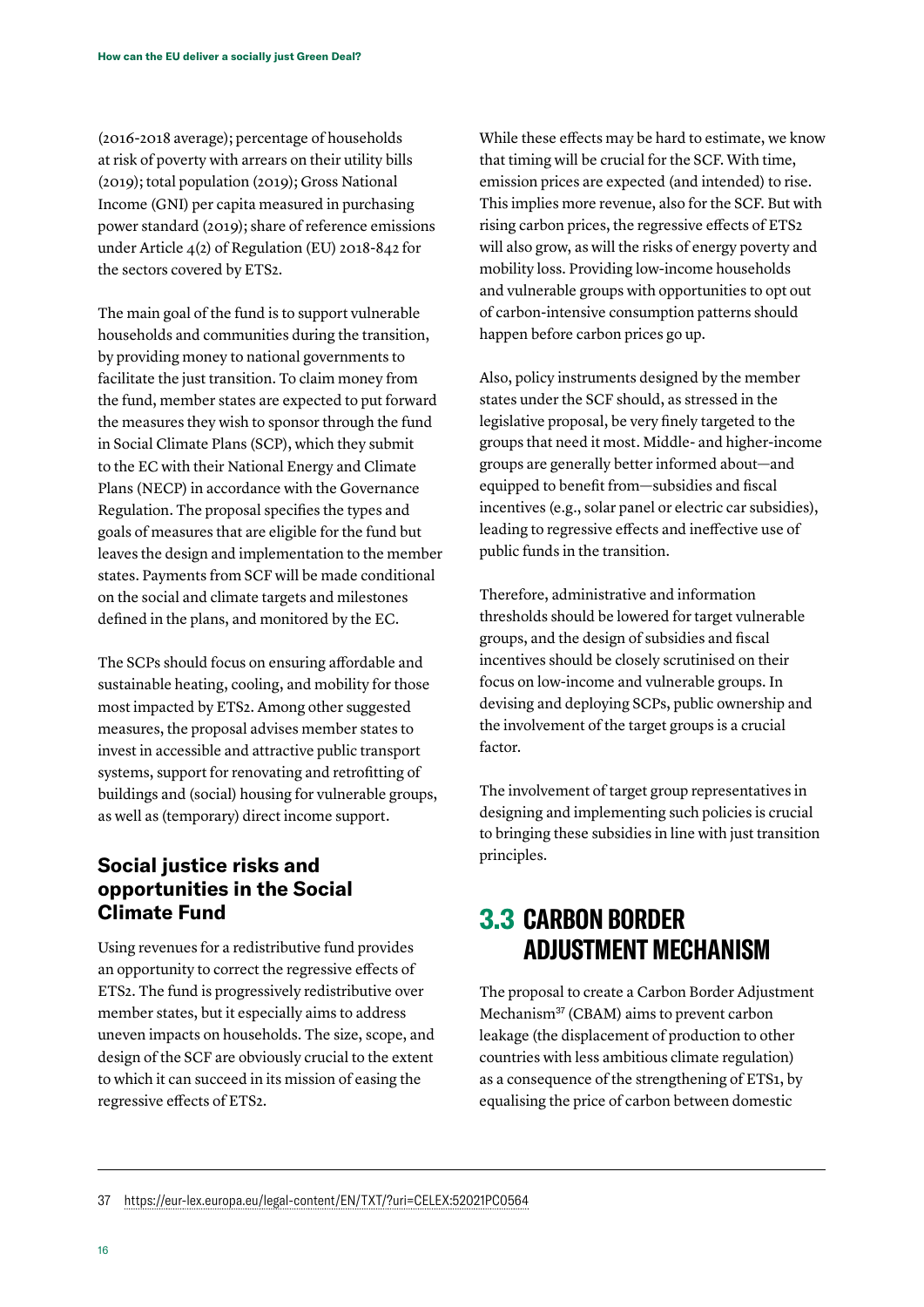products and imports. CBAM will work via a system of certificates corresponding to the carbon price that EU importers would need to pay for a product had it been produced in the EU. If producers outside the EU can show that they have already paid a price for the carbon used in the production of imported goods, the corresponding cost can be deducted for the EU importer.

Initially, only a selected number of products at high risk of carbon leakage will be covered in the CBAM—namely iron and steel, cement, fertiliser, aluminium, and electricity generation. From 2023, the EU will initiate a reporting system for importers of those products—without financial adjustment costs, giving them the opportunity to facilitate the roll out. Starting in 2026, importers will start paying a financial adjustment.

Revenues from CBAM will go mainly to the EU Budget,38 and it is described as one of the new resources sought by the EU in light of the extension of its budget to mitigate the economic shocks of the COVID-19 pandemic. While the EC requires member state recovery plans financed by the EU Next Gen recovery instrument to support the green and digital transitions, resources from CBAM are not earmarked to be used directly for ecological and/or just transition purposes.

## **Social justice risks and opportunities in the Carbon Border Adjustment Mechanism**

The effort to prevent carbon leakage and to safeguard quality jobs and industries in the EU is positive and important from a social justice perspective. CBAM can be expected to support socially just climate policies as, firstly, it is likely to make the production of certain goods within the EU a more attractive option than continuing to import those goods. This

is likely to increase the demand for labour in those sectors, leading in turn to new job opportunities and even higher demand for labour. In a positive scenario, these sectors can be expected to see increasing wages and better working conditions.

Secondly, the CBAM takes the most important argument for further allocating free allowances to heavy industry and the largest polluters off the table. Over-allocation to sectors at risk of moving their production out of the EU has been shown to benefit a small group of large companies, and to place a heavy load of ETS on households and small- and mediumsize enterprises (SME).<sup>39</sup>

However, there are also a few missed opportunities and insecurities to be considered. Firstly, while CBAM revenues go to the EU budget, unlike ETS revenues, they are not earmarked to be invested in the green transition. It is not clear yet, secondly, if prices for certain products will increase once they are no longer being imported from other parts of the world, where they may have been produced at low wages and under low or non-existing environmental standards and regulation. It is positive that the true price of products is being paid. Impacts on the purchasing power and access to basic care products of lowest income groups should be monitored and, where necessary, compensated for with social compensation that does not harm the integrity of the mechanism.

A second risk has been pointed out by international organisations such as the United Nations Conference on Trade and Development (UNCTAD), which claim that the introduction of CBAM may increase global economic inequalities, and that it may not be optimally cost-efficient in terms of emission reduction on a global scale. As developing countries generally have less carbon-effective production processes, we may expect CBAM to lead to a decline

<sup>38</sup> Council Decision (EU, Euratom) 2020/2053 of December 14, 2020, on the system of own resources of the European Union and repealing Decision 2014/335/EU, Euratom (OJ L 424, 15.12.2020, p. 1).

<sup>39</sup> Bollen, Van Hauweart & Beys, (2018). *For a Fair and Effective Industrial Transition. Support Measures for Heavy Industry in Belgium, the Netherlands and Germany*. ETUI Working Paper 2021.8 : [https://www.etui.org/publications/fair-and-effective-industrial](https://www.etui.org/publications/fair-and-effective-industrial-climate-transition)[climate-transition](https://www.etui.org/publications/fair-and-effective-industrial-climate-transition)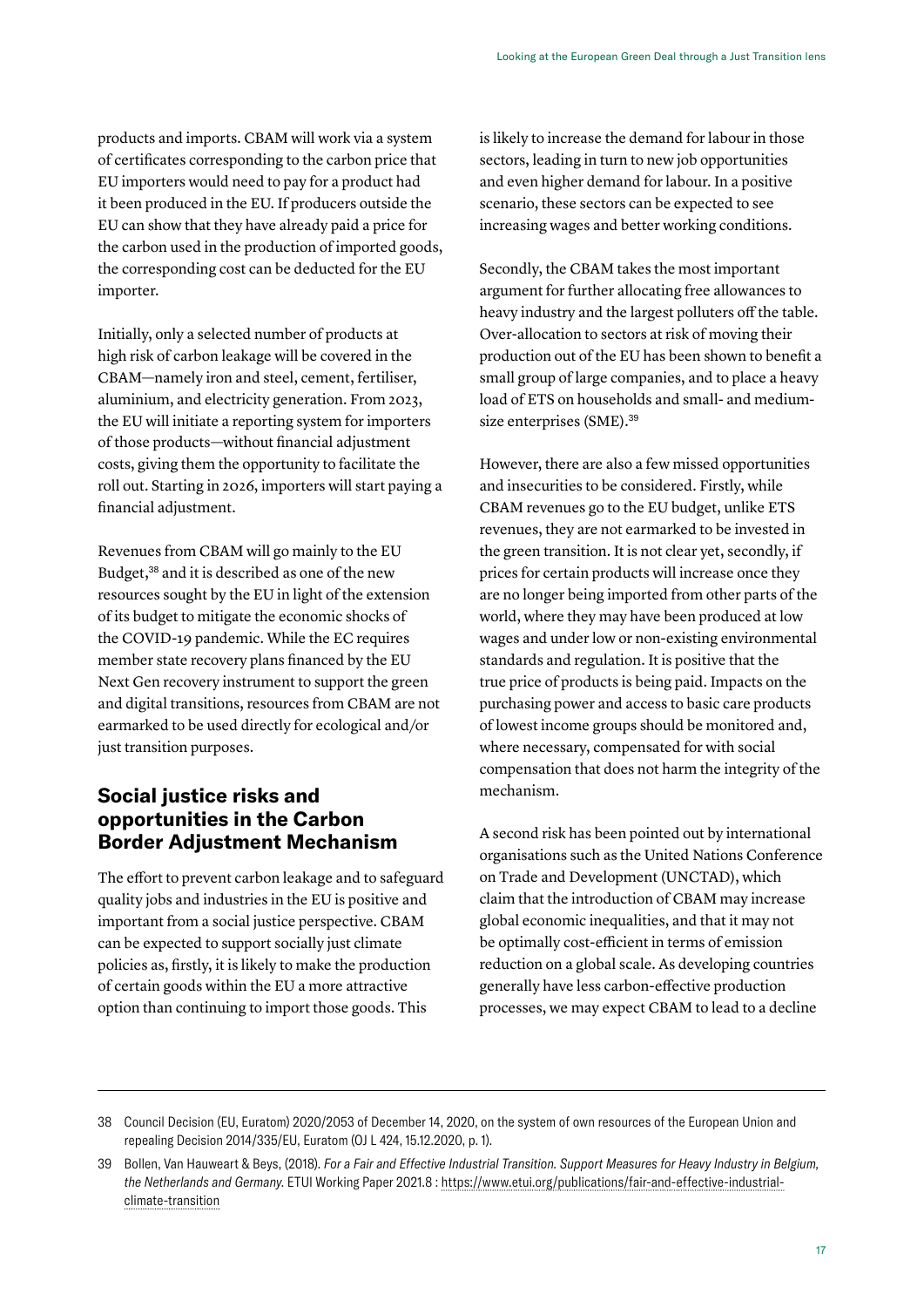<span id="page-17-0"></span>in exports from those countries and to an increase in exports from more developed countries.40 If CBAM leads to the further deterioration of countries already struggling with heavy debt ratios, it will also undermine their capacities to face the climate crisis and to decarbonise their economies. Such negative effects may outweigh the relatively small percentage of emission reductions that CBAM is expected to create on a global scale.

Lastly, for production that is re-localised or safeguarded in the EU as a consequence of CBAM, it should be taken as an opportunity to improve social standards, job quality, environmental safety, and fiscal justice. In this matter, the existing dynamics of a race to the bottom between member states and special and secret agreements between governments and multinational corporations poses risks for social justice and environmental policies.

# **3.4 THE REVISION OF THE EFFORT SHARING REGULATION**

The Effort Sharing Regulation<sup>41</sup> (ESR) is a cornerstone of European climate policies, which sets binding GHG emission targets for each of the member states individually. Given that the European Climate Law (ECL) adjusts 2030 targets, emission reduction ambitions should also be recalculated for each member state. The revision of the ESR presented in the FF55 package sets forth an increase of the EU-wide emission reduction target from 29 per cent to 50 per cent by 2030, compared with 2005 levels.

The ESR relates to those sectors of the economy outside the scope of the EU ETS, which include agriculture, waste, and other non-ETS industries. Buildings and transport make up 55 per cent of the emissions covered under the current ESR and will remain subject to ESR targets even when ETS2 enters into force. The EC claims that a combination of price incentives and government action is necessary to achieve the reduction ambition of these two sectors.<sup>42</sup>

The ESR applies an allocation key for targets based on Gross Domestic Product (GDP) per capita, with a maximum target of 50 per cent and a minimum target of 10 per cent. It is up to the member states to draft and deploy the necessary policy instruments to reach these goals.

## **Social justice risks and opportunities of the Effort Sharing Regulation**

When we look at what it requires of the member states, the existing ESR can be seen as rather progressive, as it demands higher reduction efforts from economically strong member states and gives weaker economies more time and leeway to reduce GHG emissions.

Within member states, however, the redistributive impact of policies deployed in the framework of the ESR can be widely divergent and dependent on governments' concern with social justice in the green transition. The ESR thus presents both risks and opportunities for social justice.

In contrast with ETS, however, the ESR does not directly provide direct revenues that could be used for social compensation measures. This means that member states should be very attentive to potential regressive effects of any policy instrument that uses pricing or taxation as a lever for emission reduction, especially in sectors that have a heavy impact on households, like transport and buildings.

The same is true for the employment impacts of national policies aimed at emission reduction. The

<sup>40</sup> United Nations Conference on Trade and Development (UNCTAD), (2018). *A European Carbon Border Adjustment Mechanism: Implications for Developing Countries.* [https://unctad.org/webflyer/european-union-carbon-border-adjustment-mechanism](https://unctad.org/webflyer/european-union-carbon-border-adjustment-mechanism-implications-developing-countries)[implications-developing-countries](https://unctad.org/webflyer/european-union-carbon-border-adjustment-mechanism-implications-developing-countries)

<sup>41</sup> <https://eur-lex.europa.eu/legal-content/EN/TXT/?uri=celex%3A32018R0842>

<sup>42</sup> Such as tackling market failures, investing in infrastructure, favouring the uptake of zero-emission cars, and promoting building renovation.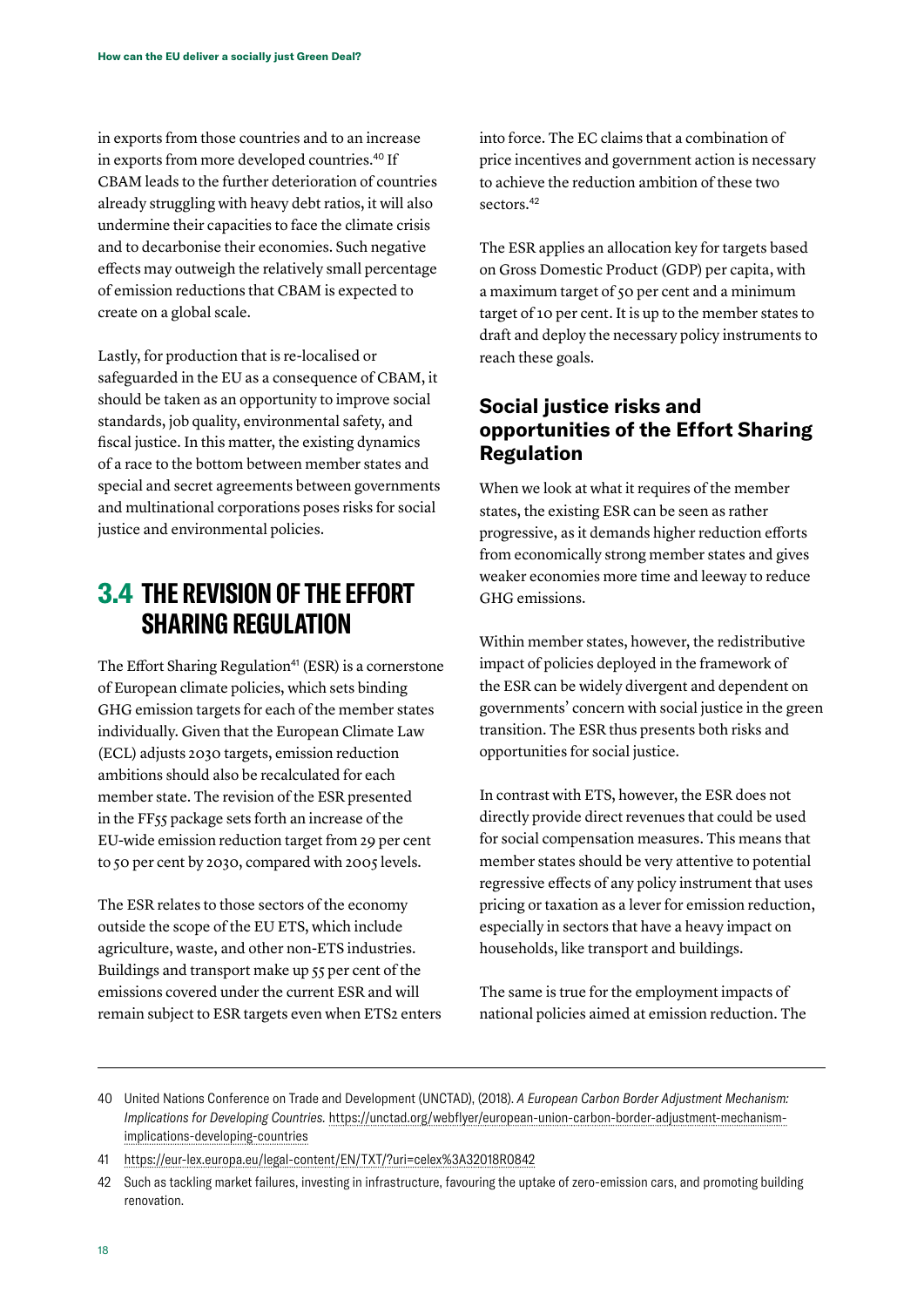<span id="page-18-0"></span>Just Transition Mechanism (discussed below) is designed mainly to address employment impacts in sectors affected by ETS1. Wherever national climate policies have a major impact on employment and social rights, national compensation measures and social safety nets are important.

In the long run, there may also be a risk that this approach increases economic inequalities among member states. As the economically stronger member states are forced to make the green transition earlier and faster, they will be ahead of weaker Member States in eliminating dependence on ever pricier, carbon-intensive energy sources and industries. Redistribution might be even more effective through investment in enforcing the green transition as quickly and coherently as possible (e.g., through a strengthened Modernisation Fund).

# **3.5 ENERGY TAXATION DIRECTIVE**

The Energy Taxation Directive (ETD) sets the framework for energy taxation within member states. The FF55 package contains a proposal to amend this directive to make sure that energy taxation better reflects the environmental and health impact of motor and heating fuels and electricity.

It does so by redefining the tax base and by extending the scope of energy sources eligible for taxation. To better align taxation with pollution effects, the current tax base (volumes consumed) would be replaced by energy content. A wider range of energy sources would become eligible for taxation in the member states, and a number of tax breaks for fossil fuels would be removed, specifically in the agricultural sector and energy-intensive industries. Paraffin used in aviation and heavy fuel oil used in the maritime industry are no longer exempt from taxation for intra-EU travel.

## **Social justice risks and opportunities in the Energy Taxation Directive**

As with the ESR, it is hard to estimate the social justice impacts of the ETD without seeing its

concrete deployment in the member states. All things being equal, however, we can expect energy taxation to lead to rising prices and their previously discussed regressive effects. Compared with a market-based system like ETS, however, taxation systems provide more opportunities for governments to protect vulnerable groups and to target high-income groups and the heaviest polluters.

The ESR amendment presented in FF55 includes suggestions for member states to create such safety nets for vulnerable energy consumers and to avoid regressive effects through energy taxation. For example, lower-income households can be compensated for increased taxation on fossil fuels used for heating or exempted from the taxation of heating fuels and electricity. Member states are encouraged to use revenues from energy taxes for lump-sum transfers to increase the disposable income of the poorest households and to provide them with opportunities to make energy-saving investments.

Energy taxation, importantly, provides the opportunity to target the excessive and unnecessary sources of pollution that may come with extremely luxurious lifestyle choices, such as using private jets, yachts, and disproportionately polluting vehicles like SUVs. Taxing redundant, luxury pollution is a highly efficient and socially just way of reducing emissions, as these markets are very elastic, and taxing luxury pollution can make prompt changes from those who are most responsible for the climate crisis and who have the most leeway to adapt their behaviour.

# **3.6 THE JUST TRANSITION FUND**

The Just Transition Fund (ITF) aims to support the **territories, industries, and workers** most affected by the climate transition. It is part of the JTM, which also contains a special investment scheme under InvestEU and a public loan facility. The JTF entered into force on July 1, 2021.

Expected to mobilise 17.5 billion euros between 2021 and 2027, the fund is deployed under the Cohesion policy, which aims to reduce regional disparities and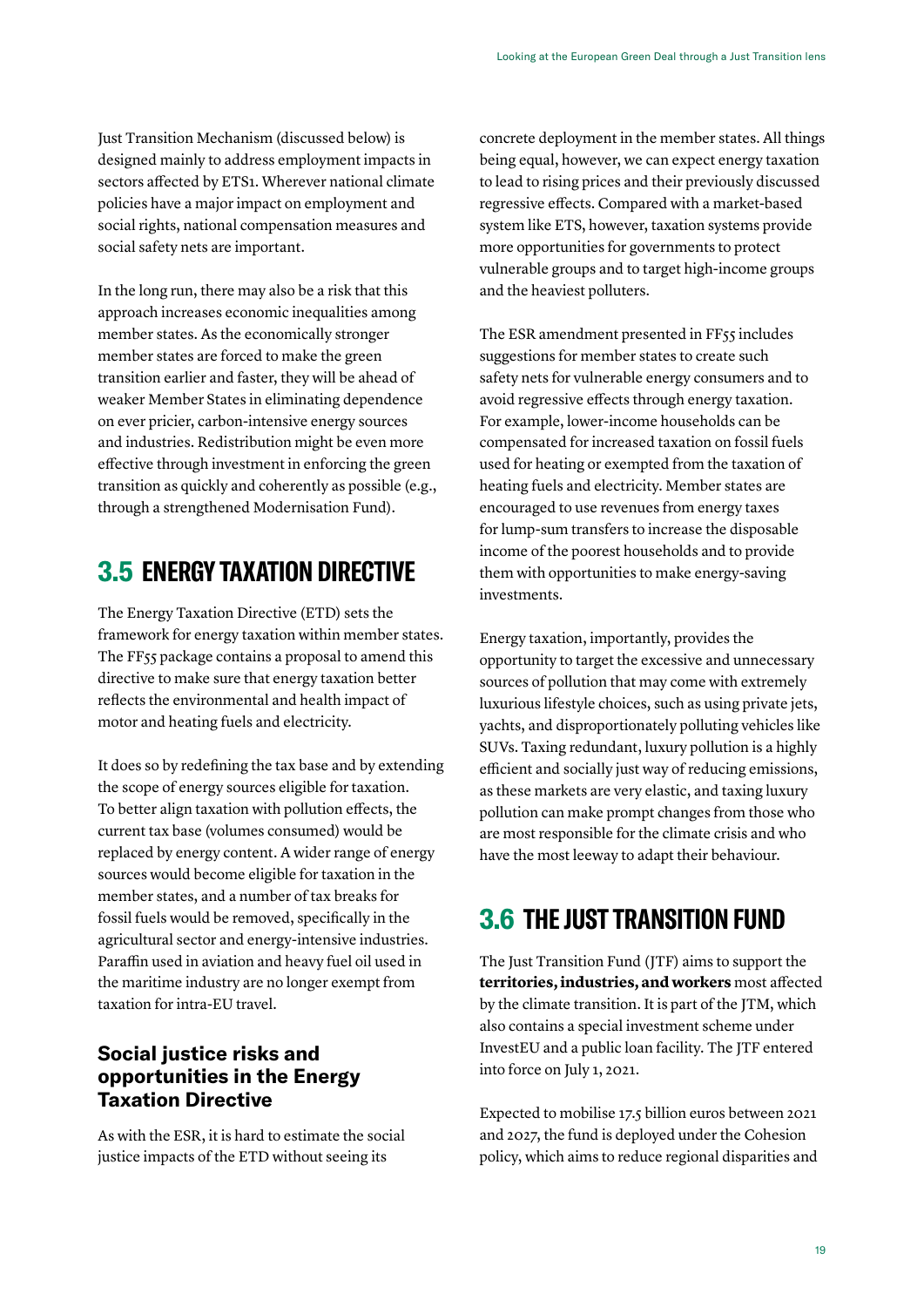address structural changes in the EU, and which also includes the European Regional Development Fund<sup>43</sup> (ERDF) and the European Social Fund+44 (ESF+)[.T](https://ec.europa.eu/esf/home.jsp)he JTF is also part of the Sustainable Europe Investment Plan.<sup>45</sup>

The JTF has a strong geographical focus. Investments are concentrated in a limited number of regions, or parts of those regions where economic activities strongly depend on fossil fuels<sup>46</sup> and/or GHG-intensive industrial activities. In these specific areas, the fund deploys investments in economic diversification and retraining or upgrading the skills of workers.

Investments in economic diversification can go to enterprises and economic stakeholders, especially to SMEs, micro-enterprises, and start-ups. These activities should be in line with the objectives of the green transition and have significant job-creation potential. Social support investments through JTF should focus on the retraining or upgrading of skills of workers and job seekers in declining and transforming sectors to enable them to find employment in alternative, local sectors.

A range of other activities that may contribute to the JTF objectives, such as research and innovation, smart and sustainable local mobility, a circular economy, and social infrastructure and soil regeneration, are also eligible for funding.

Despite the JTF's focus on SMEs, large enterprises, and industrial facilities, as well as activities under ETS, *can* receive JTF support 'under certain conditions,' when these investments lead to GHG reductions and are necessary for job creation—for example, in carbon capture and storage (CCS), electrification of processes, and hydrogen use. Investments that are explicitly excluded from

the scope of support are, among others, the decommissioning or construction of nuclear power stations, investments related to the production, processing, transport, distribution, and storage or combustion of fossil fuels; any investments in 'clean' coal technologies, coke production or other processes that involve coal, and investments in the capture and use of methane.

Resources from the JTF have been pre-allocated to the member states based on an allocation key that considers economic parameters and the concentration of fossil-fuel and carbon-intensive industry. To mobilise these resources, member states need to submit Territorial Just Transition Plans (TJTPs) to the EC, in which they assess the specific challenges faced by the territories on the levels of employment, distributional impacts, depopulation risks, and negative environmental impacts.

Furthermore, member states need to demonstrate that the proposed investments will contribute to the social, economic, and environmental objectives of the fund and are consistent with the European Pillar of Social Rights, their National Energy and Climate Plans (NECP), and their national long-term strategies, objectives, and planned actions for the transition.

The TJTPs also need to specify synergies and complementarities between other funding programmes, such as the ERDF and ESF+47, and the JTF. Investments from the other two pillars of the JTM—the just transition scheme under the European Investment Bank InvestEU Programme and the public sector loan facility (between 25 and 30 billion euros) – are also triggered by the TJTPs. These can be located outside the TJTP territories if sufficient justification that they meet the development needs specified in the plans can be provided.

<sup>43</sup> [https://ec.europa.eu/regional\\_policy/en/funding/erdf/](https://ec.europa.eu/regional_policy/en/funding/erdf/)

<sup>44</sup> <https://ec.europa.eu/esf/home.jsp>

<sup>45</sup> <https://eur-lex.europa.eu/legal-content/EN/TXT/?uri=CELEX%3A52020DC0021>

<sup>46</sup> Notably coal, lignite, peat, oil shale, heavy oil, and diesel.

<sup>47</sup> Member states can also transfer funds from ERDF and ESF+ to JTF, for a maximum of 15% of their ERDF and ESF+ allocation.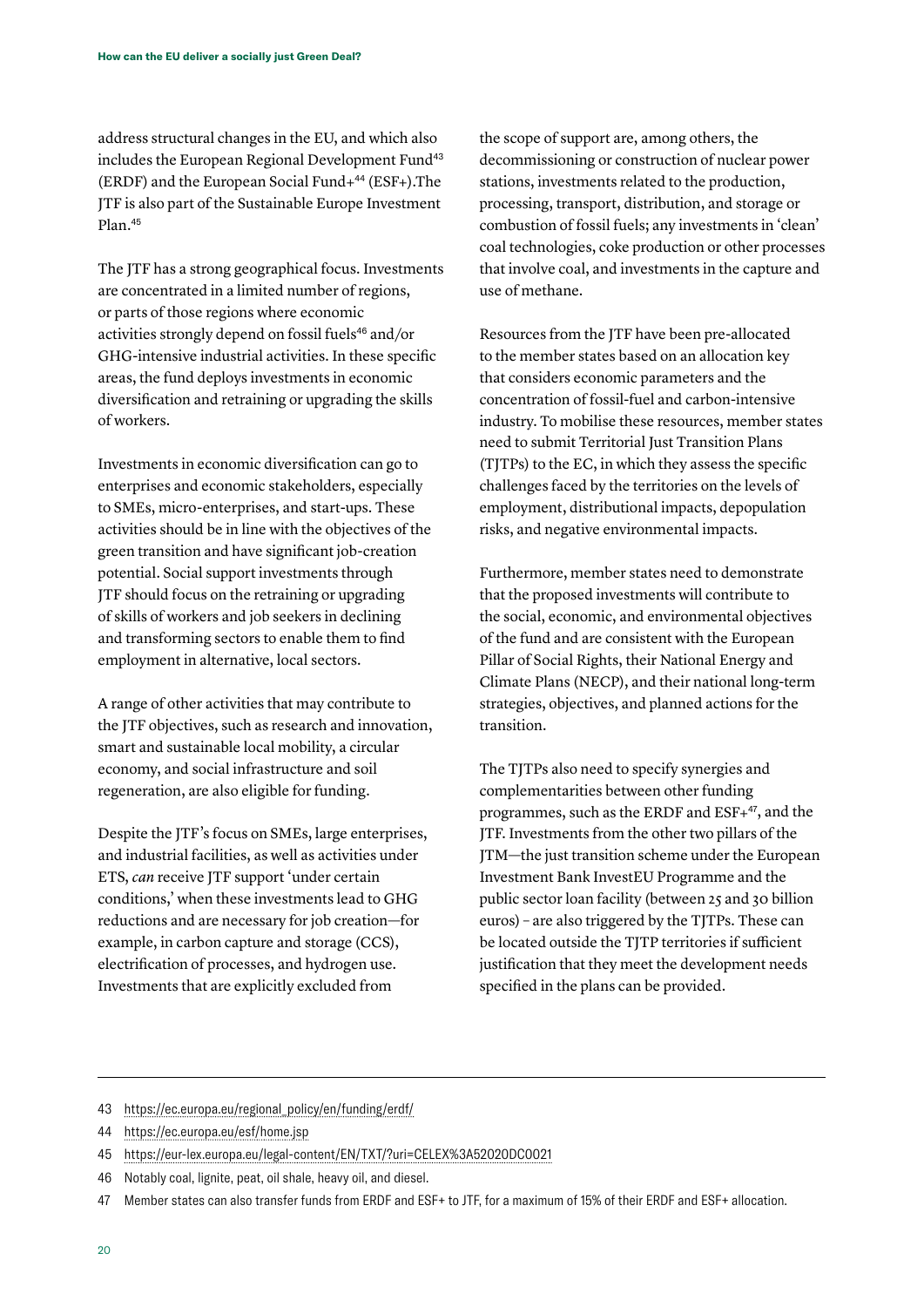Finally, the EC stresses that the involvement and commitment of the public and all stakeholders is crucial to the JTF's success and specifies three ways in which such involvement can be achieved. Firstly, a number of public consultation procedures; the European Climate Pact, the Conference on the Future of Europe, and a public consultation as part of a strategic assessment for the programmes that include JTF.

Secondly, the partnership principle, a feature of the Cohesion policy that urges member states to include regional and local authorities, economic and social partners, civil society (such as environmental partners, nongovernmental organisations), and research institutions and universities in the process of preparing, implementing, and evaluating funding programmes.<sup>48</sup>

And thirdly, the Just Transition Platform is created within the Just Transition Mechanism to provide information on and support in the drafting and implementation of TJTPs and to give policymakers and stakeholders a forum to exchange best practices and example projects.

### **Social justice risks and opportunities in the Just Transition Fund**

The JTF clearly builds on the principles of a just transition by redistributing resources over member states and its objective to leave no one behind. Considering the employment challenges that will inevitably arise with the decline and transformation of fossil fuel and GHG-intensive sectors, investments in social support, quality education for retraining and upgrading worker skills, and the creation of quality replacement jobs are all indispensable. It is crucial that the JTF is optimised to achieve those objectives.

Firstly, it is positive that the JTF sets out clear parameters for investments and prioritises SMEs, start-ups, and micro-enterprises. It is also positive that activities funded by the JTF strictly exclude

fossil fuel-related activities, processes that involve coal and methane, and nuclear power stations.

When it comes to evaluating investments in alternative economic activities, it is important to take a more holistic view of ecological damage. Focusing solely on fossil fuel and GHG-reduction might lead to investments in new, low-emission alternatives that damage ecological systems in other ways, by creating a higher need for certain materials or requiring the extraction of other natural resources. Investments in circular economy initiatives, for example, should be prioritised over replacing CO<sub>2</sub>-intense products and production processes with electric products and production processes, which brings with them new ecological challenges.

Regarding the social commitments and priorities set out in the JTF, it is positive that the EC requires TJTPs to be aligned with the Pillar of Social Rights and that it stresses the importance of involving social partners and civil society in devising and implementing the plans.

The retraining and upgrading of skills for workers and job seekers in territories strongly impacted by the transition is a significant and valuable focus of the fund. It is important that these investments really benefit the targeted groups and are not used as an instrument to facilitate restructuring or re-orientation that leads to the loss of established social rights for the workers in question.

Considering the size and geographical focus of the fund (which was reduced to about half of its initial size in the 2020 Multiannual Financial Framework [MFF] negotiations), it is understandable that the JTF does not provide direct income support, for example, in the shape of early retirement or compensation schemes.

The SCF (above) does include that possibility, but its focus is not on mitigating employment impacts. Inevitably, groups of workers will have to be able to rely on national social security nets during the transition.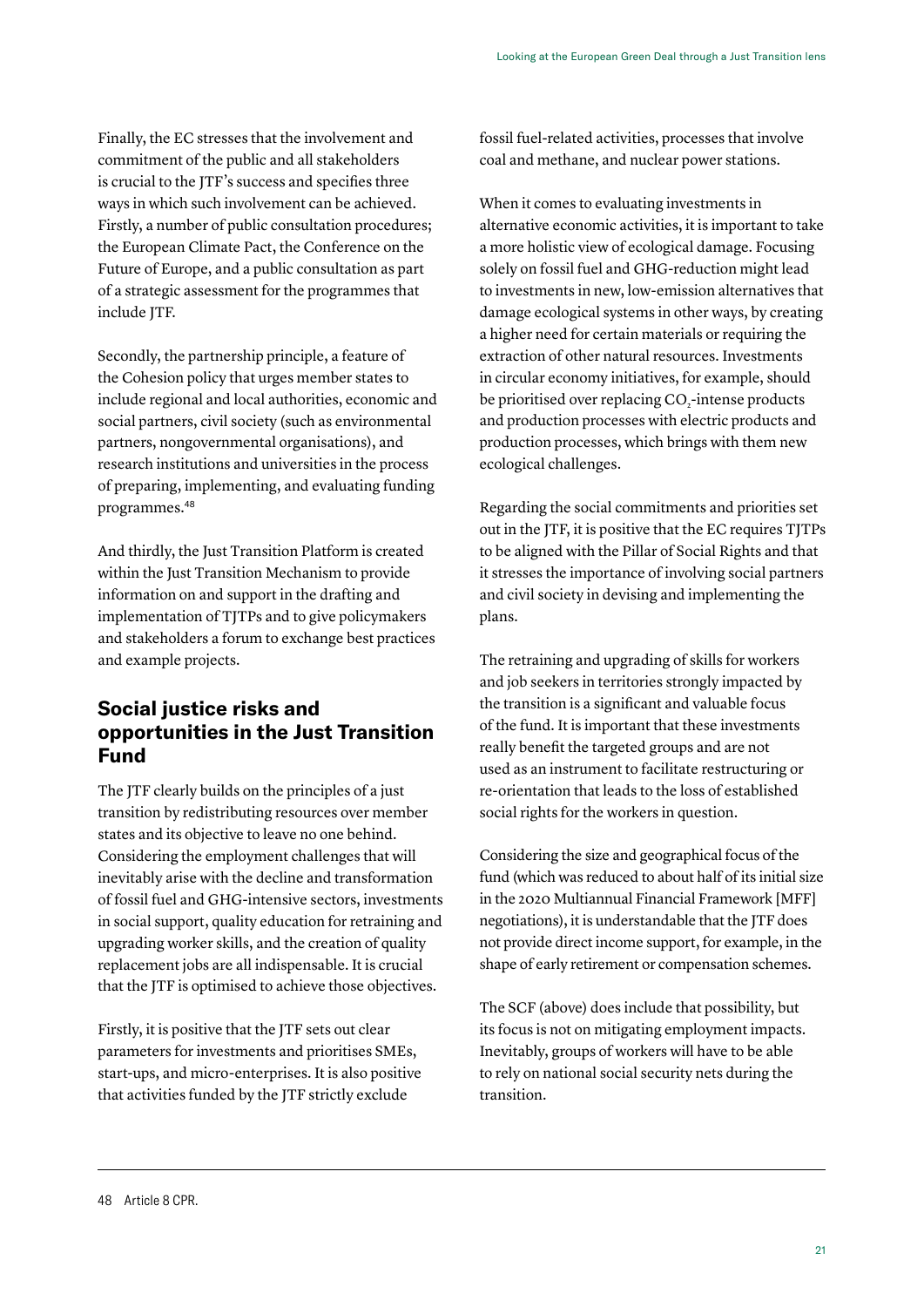<span id="page-21-0"></span>While the importance of involving social partners and civil society in devising TJTPs is mentioned several times in the regulation, there are no hard guarantees about their formal representation or powers to approve or oppose certain plans or proposals. Furthermore, the decline and transformation of sectors where union representation is strong and where these organisations have enforced standards and rights, also implies the loss of those acquired rights. The regulation does not demand the participation and representation of workers in corporate structures in exchange for funding, nor does it assign them any role in the drafting and deployment of retraining and upgrading programmes for workers and job seekers.

The geographical focus of this fund may be a strength, as it facilitates concentrated investment targeted at the specific needs of impacted territories. However, it may also be a weakness, leading to other forms of social injustice: even in areas where the general economic situation is good, or where the economy is highly diversified, social, economic, and employment impacts can still be disruptive for particular households.

Considering its geographical concentration, the appropriacy of the JTFs allocation method in identifying territories at risk is key. However, it is also difficult to estimate the employment impacts of the transition based on the information we have today. The geographical pre-allocation of funds does not allow member states to shift JTF investments to other regions or to challenges that are not bound to a particular territory when unexpected social and economic challenges arise. In contrast, areas identified by the allocation key may be able to diversify or reorient during the transition without needing any additional funding from the JTF.

As stipulated by the EC, public ownership of the TJTPs will be a crucial aspect of their success or failure. Of the consultation procedures mentioned, only the strategic environmental assessment is directly linked to the TJTPs. Both the European Climate Pact and the Conference on the Future of Europe are too wide in scope and participation level to give local actors and stakeholders direct control over the funds.

The Just Transition Platform is a valuable space for the exchange of information, and it likely contributes positively to the redistributive objectives of the fund, as it makes it more accessible. But the platform is not a democratic channel, given that stakeholders or citizens do not get a direct say in, or any control over, the drafting and implementation of plans.

The partnership principle, if respected in practice, is the most important democratic tool for enabling citizens, civil society, and stakeholders to take ownership of the fund. It is important that elected, local democratic bodies and civil society get a serious opportunity to oppose and amend the content of TJTPs, and that these plans are not drafted and agreed upon exclusively by executive entities. The broad definition and lack of formal decision-making procedures, participation, and representation rules may pose risks of accountability and transparency. In vaguely defined democratic procedures, it is often the most vulnerable groups that are least represented.

## **3.7 OTHER TARGETS, RULES, AND STANDARDS: RED, EED, EMISSIONS STANDARDS, AND ALTERNATIVE FUELS INFRASTRUCTURE**

The Renewable Energy Directive (RED) and the Energy Efficiency Directive (EED) set out the EU and member state targets for energy reduction and for the transition to clean energy. The EC proposes to increase the energy efficiency target to 36 per cent for final energy consumption by 2030 (current target: 32.5 per cent)—and to make the target binding. The EC demands specific efforts from the public sector: each year, energy consumption should be reduced by 1.7 per cent, and at least 3 per cent of the total surface of public administration buildings should be renovated to use energy more efficiently and reduce use of non-renewable resources. The directive also pays attention to the energy poverty dimension and proposes that a specific share of the energy savings made by renovating public and private buildings should be redirected towards vulnerable consumers,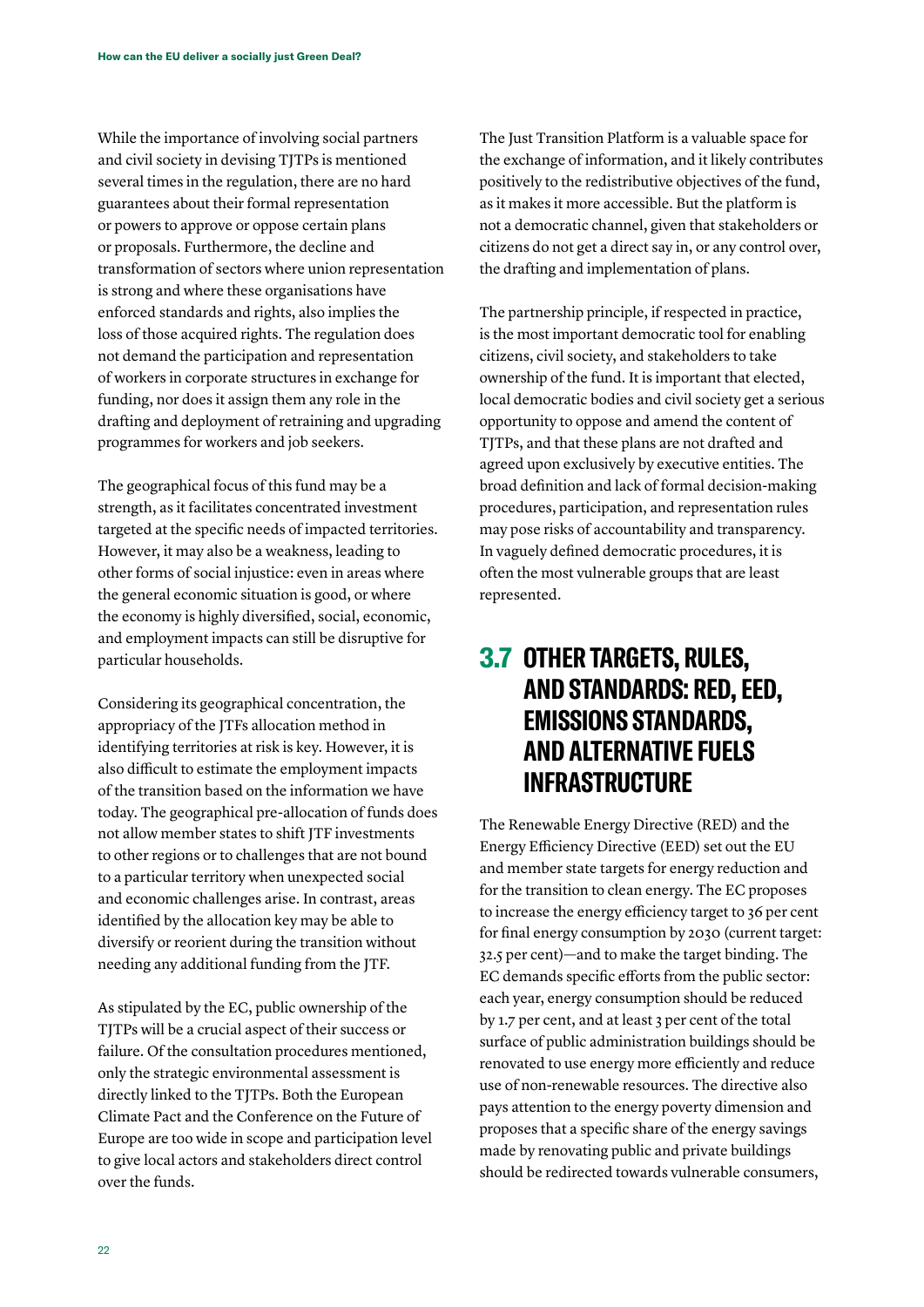people affected by energy poverty, and people living in social housing.

The Alternative Fuels Infrastructure Directive requires member states to develop policy networks for building publicly available refuelling and recharging points for alternative fuel vehicles, vessels, and stationary aircraft. The proposal sets mandatory national targets concerning the national fleet of vehicles and publicly available electric charging infrastructure for cars and vans, ensuring that charging points are available within a maximum distance of 60 km and sufficiently placed within urban nodes. It also includes targets on hydrogen and natural gas refuelling stations. By 2025, more than 1 million charging points should be deployed, and by 2030 there should be 3.5 million in the EU.

## **Social justice risks and opportunities in other rules and standards**

The RED proposal will make clean energy more widely available, and at better prices. It is also positive that the proposal incentivises investments in the public sector and that public institutions are pushed to reduce their carbon-intensive energy consumption. At the same time, this effort could be more ambitious and could also include investment targets in addition to efficiency targets.

It is also positive that the energy poverty dimension is taken into account in the EED and that vulnerable households and people living in social housing are temporarily exempted. At the same time, such exemptions could delay governments efforts to invest in prompt and accessible access to clean energy alternatives for the most vulnerable consumers.

The deployment of alternative fuel infrastructure can be expected to create new job opportunities in construction and retail, which are possibly safer, healthier and of better quality than comparable jobs in the fossil-fuel driven car and transport industry. It is important, however, that social standards and social dialogue are built into the growth of this new sector. Wherever public money is used to support the emergence of this sector, it should be used as a lever for social rights and for guarantees regarding worker representation and participation in growing corporate structures of the clean energy sector.

At the same time, attention must be given to how workers are redirected from the fossil-fuel construction and retail and/or automotive sectors to alternative clean-energy sectors. Providing training, skills upgrading and help in seeking an alternative job is important, but these systems should be set up in close cooperation with social partners and target groups.

If not accompanied by targeted use of the SCF and the deployment of an alternative fuel infrastructure that takes the most vulnerable groups into account, the new car and vehicle standards entail the risk of mobility loss among low-income, car-dependent groups. For the same reason, it should be ensured that 'sustainable' vehicles and infrastructure do not simply replace carbon-intensive transport in urban areas where public transport could effectively replace individual cars and vehicles. Areas most in need—i.e., in low-income and poorly connected areas, rural areas, and economically weaker regions—should be prioritised first to avoid mobility loss.

Finally, the alternative fuels infrastructure proposal sustains a model of individual car ownership, whereas a socially just, green transition could also focus on a modal shift, where public transport largely replaces it.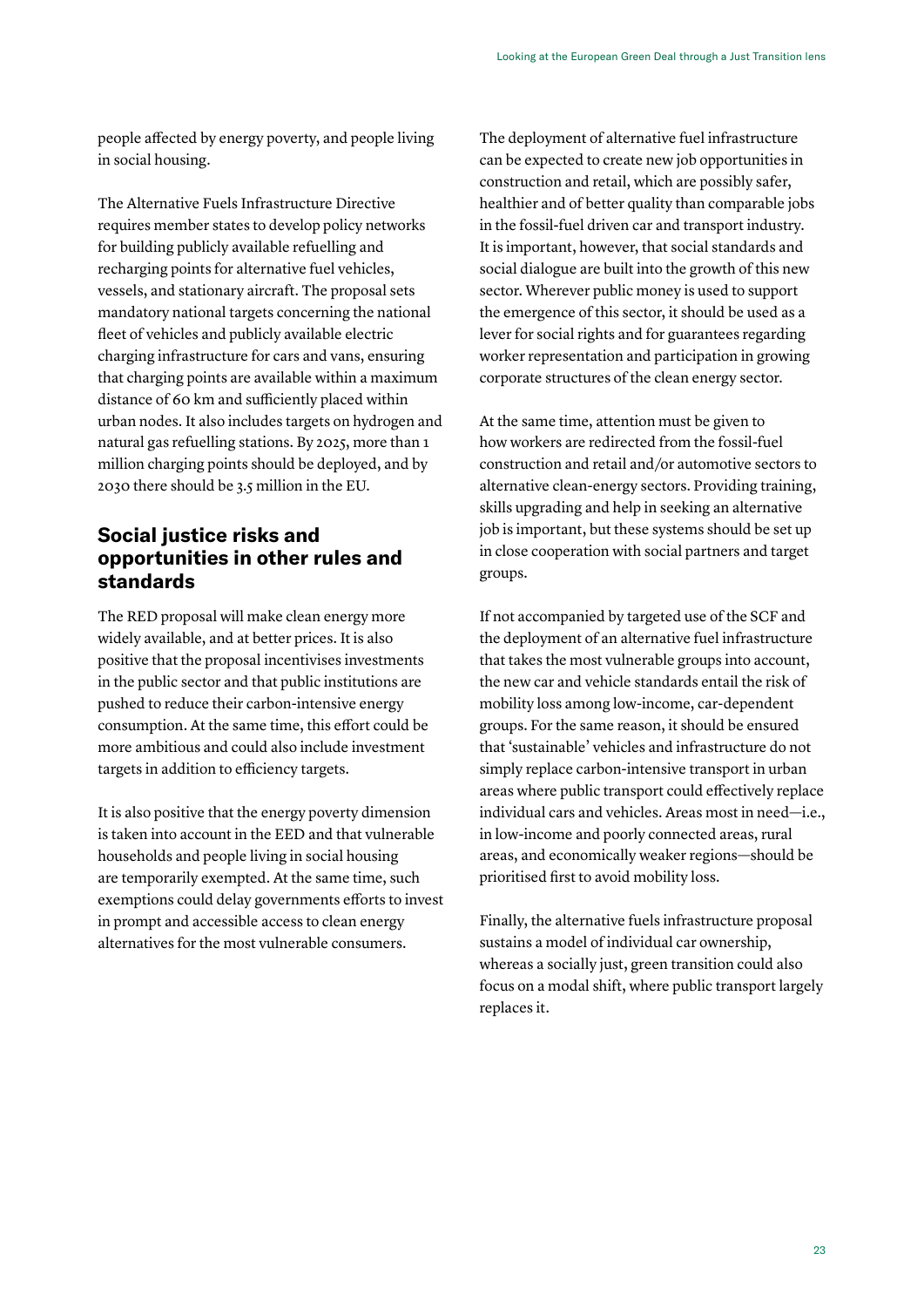# <span id="page-23-0"></span>**4. ANALYSIS**

In this section, we summarise the overall social justice risks and opportunities of the EGD as a policy mix for our two domains of focus: employment impacts of the industrial transition and disposable income impacts of carbon pricing. Here, we attempt to balance the pricing, rules and targets, and compensation measures to get a clearer idea of the total picture.

## **4.1 THE EMPLOYMENT IMPACTS OF THE INDUSTRIAL TRANSITION**

The interplay of policy instruments and compensation measures aimed at emission reductions in industry (ETS1, CBAM, RED, EED, new car and vehicle emission standards, and the deployment of the alternative fuels infrastructure in FF55 and the JTM) can be expected to have profound impacts, both positive and negative, on employment in the EU.

On the macroeconomic level, the EC estimated that the employment impact of the transition will be neutral or even slightly positive. Also, whereas lowerskilled workers will be more affected in concentrated regions, the EC foresees macroeconomic

employment impacts to be slightly more negative for higher educated workers.<sup>49</sup>

But in some specific sectors, like those dependent on fossil fuels and coal, an irreversible decline in economic output and employment can be expected. About 237,000 people across the EU are still employed in coal-related activities. Peat extraction activities and the oil shale industry provide jobs for 10,000 and 6,000 people respectively. The fossil fuel value chain provides multiple additional jobs, for example in gas stations and automotive services.50 Workers in these sectors will need to find replacement jobs and/or become dependent on (temporary) social support and safety nets.

Other sectors are expected to undergo profound technological transformations in order to reduce emissions. The restructuring of those industries might lead to unemployment but will also create demand for other job profiles, which can be met through retraining and upgrading skills of existing employees, or by hiring new people. The JTF and the SCF both provide possibilities for the funding of retraining and upgrading programmes and for job search assistance. It is important, however, that such programmes are worker oriented.

- 49 European Commission, 17.9.2020, Impact Assessment accompanying the Commission communication to the European Parliament, the Council, the European Economic and Social Committee and the Committee of the Regions on Stepping up Europe's 2030 Climate Ambition. *Investing in a Climate Neutral Future for the Benefit of Our People*. [https://eur-lex.europa.eu/resource.](https://eur-lex.europa.eu/resource.html?uri=cellar:749e04bb-f8c5-11ea-991b-01aa75ed71a1.0001.02/DOC_1&format=PDF) [html?uri=cellar:749e04bb-f8c5-11ea-991b-01aa75ed71a1.0001.02/DOC\\_1&format=PDF](https://eur-lex.europa.eu/resource.html?uri=cellar:749e04bb-f8c5-11ea-991b-01aa75ed71a1.0001.02/DOC_1&format=PDF)
- 50 The EC's least optimistic assessment model (JRC-GEM-E3) estimates the coal sector to be the most heavily impacted, with an employment reduction of almost 50% by 2030. Other sectors in which employment is likely to be negatively affected are the crude oil and oil sectors, gas, and aviation transport. Sectors most sensitive to policies that address carbon leakage due to international trade and competition are ferrous metals and non-ferrous metals and non-metallic minerals.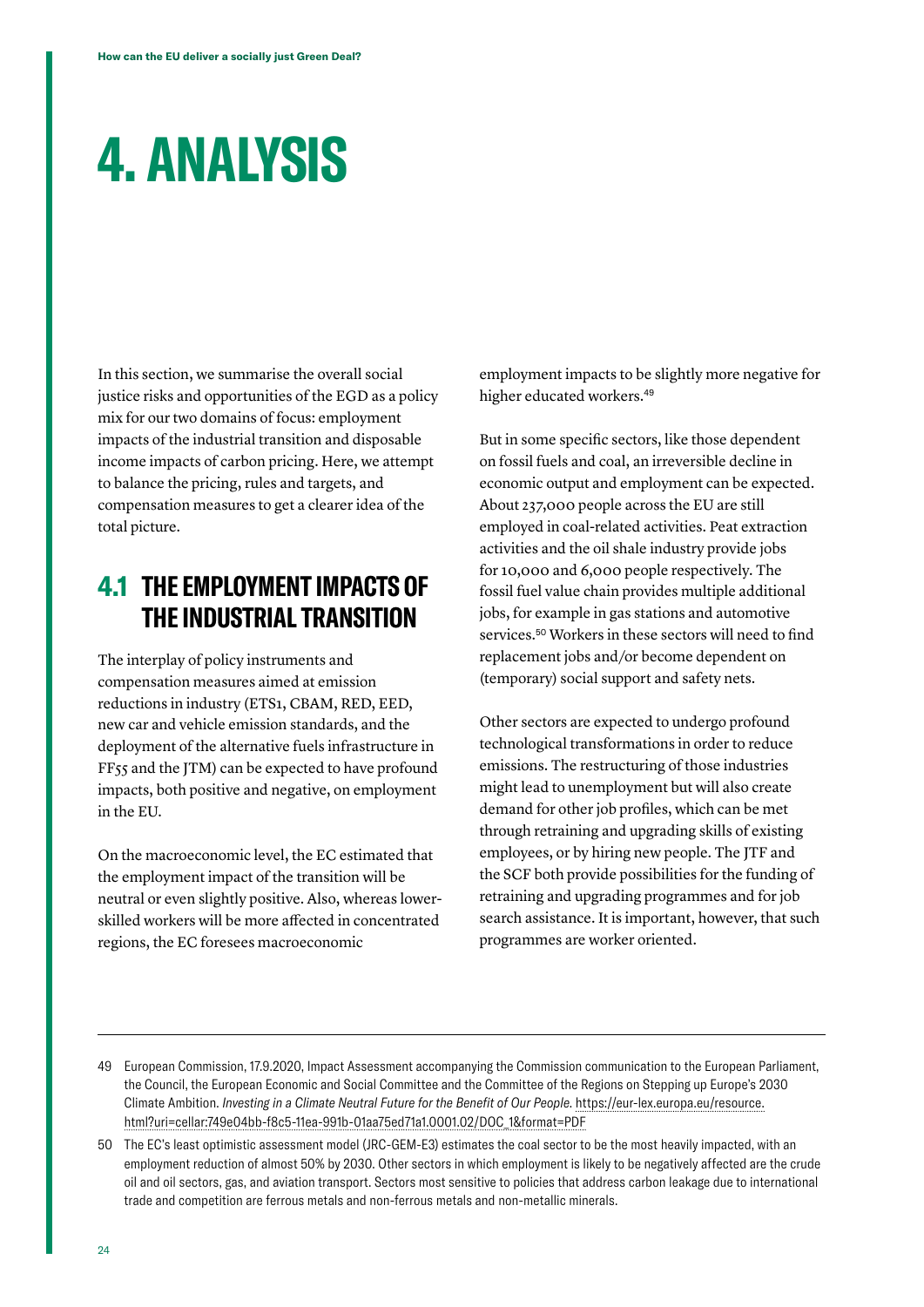<span id="page-24-0"></span>The crucial difference between retraining, upgrading, and job search programme instruments from JTM and SCF is that funds from JTF can be mobilised only in specific areas, whereas funds from SCF can be used for policy instruments deployed in the member states as a whole. Also, only the SCF provides the opportunity for member states to use funds for (temporary) direct income support, for example, by means of pension-bridging grants.

In the employment transition, the EC has committed itself to improving social standards and working conditions and to aligning policy instruments and investments with the Porto Declaration and the European Pillar of Social Rights. To meet these commitments, it will be crucial to establish strong social dialogue and to ensure the participation and consultation of social partners in the renewable energy and other sectors of the green and circular economy.

The EC's 2020 impact assessment and the recommendations to ensure a fair and just transition also suggest that member states should **use carbon revenue to reduce labour taxation for lowerskilled segments of the work force**. Reduced taxation on lower-skilled labour would lead to higher wages, stimulating low-skilled labour supply and reducing labour costs for companies. Such tax shifts can effectively support the just transition if they are carefully designed to benefit the most vulnerable and are not accompanied by cuts in welfare and social security systems.

## **4.2 DISPOSABLE INCOME IMPACTS OF CARBON PRICING**

Our reading of the different legislative proposals also revealed various risks and opportunities relating to disposable household income. Firstly, both emission trading systems create a great risk that large emitters will pass the cost of carbon pricing on to final consumers. In ETS1, the allocation of free allowances to a small group of big companies was a significant source of such regressive effects. The introduction of CBAM and the gradual phasing out of free allowances is an important response to this issue.

This impact of carbon pricing on disposable household income can be expected to be much higher for ETS2. Here, the interplay of carbon pricing with social compensation measures in the SCF appears to be most relevant. Without prompt and targeted access to clean alternatives, low-income households that depend on carbon intensive heating systems or mobility face the risk of energy poverty and/or mobility loss when carbon prices go up.

In fact, these risks are already pertinent in the present context, where carbon-intensive energy prices are rising in the face of geopolitical and economic factors entirely independent of climate policies. This context makes the rapid and targeted deployment of policy instruments to support the most vulnerable households in the transition even more urgent.

This underlines the importance of safeguarding and, ideally, even increasing the size and scope of the SCF, as well as the importance of a swift and thorough process for the SCPs. In drafting and deploying these plans, a lot of responsibility lies with the member states.

While we can also expect the increased emission reduction targets under the ESR and new energy taxation under the ETD to have a considerable impact on disposable income, the distributional effects of these policies entirely depend on how the member states design them.

# **4.3 RISKS AND OPPORTUNITIES FOR PUBLIC ACCEPTABILITY**

As discussed in our introduction, social justice is not only important for the effectiveness of climate policies but also necessary for securing public support and acceptability. There are different ways in which we can expect real or experienced injustices to be politicised during the transition.

There is a risk that the (re)distribution of resources and efforts across member states will be exploited by nationalist and Eurosceptic actors. To avoid such politicisation, it is crucial that national governments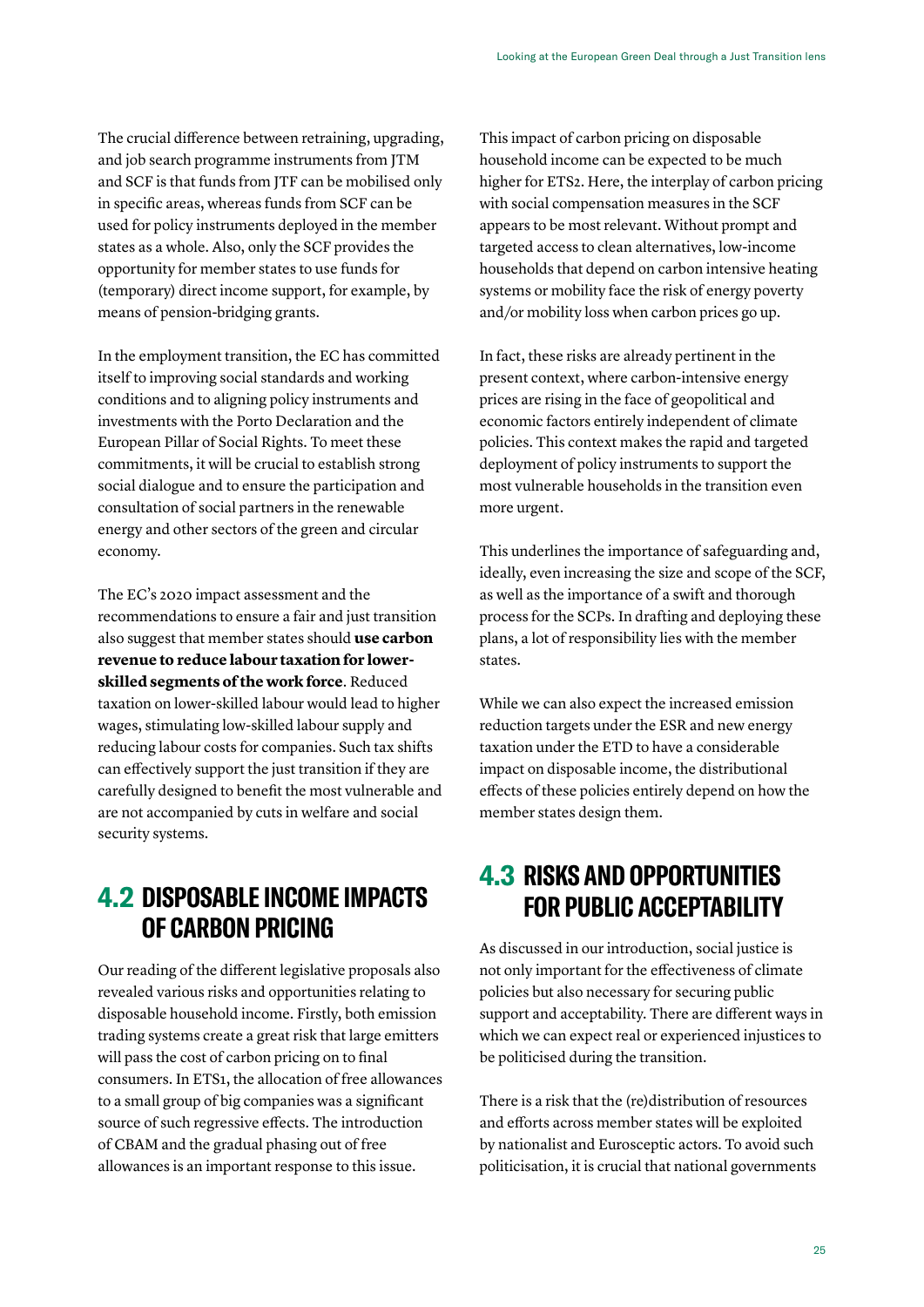and political actors overtly support and defend the solidarity mechanisms built into the EGD. It should be clear to European leaders and citizens that these mechanisms are necessary to secure a safe and sustainable future for all of them.

Also, mainstream parties and national governments may shift the negative impacts of climate policies to the European level and take all the credit themselves for the positive outcomes and compensation measures that come from EU policies. To avoid being made the scapegoat for all possible negative impacts of the transition, it is important for Europe to clearly leave its stamp on the compensation measures it deploys to mitigate these effects. To this end, guarantees about publicly communicating accurate credit to the EU and national governments for successful projects should be enforced in exchange for EU funding.

Lastly, an important responsibility lies with European institutions and national governments to show the utmost respect for democratic principles and procedures when devising and deploying the green transition. If citizens do not feel sufficiently informed, consulted, and listened to, they will experience European climate policies as undemocratic.

Significant risks and opportunities can also be found in the approval and consultation processes for SCPs, TJTPs, and National Climate Plans. The democratic risks of such procedures have become clear in the drafting and approval of the National Recovery and Resilience plans, where, according to some, democratic oversight was insufficient.<sup>51</sup> To broaden accountability, the drafting and implementation of such plans should come with closer oversight from the European Parliament, and a role for social partners at the European and national levels.

<sup>51</sup> https://www.europarl.europa.eu/news/nl/press-room/20210517IPR04120/parliament-demands-democratic-scrutiny-overnational-recovery-efforts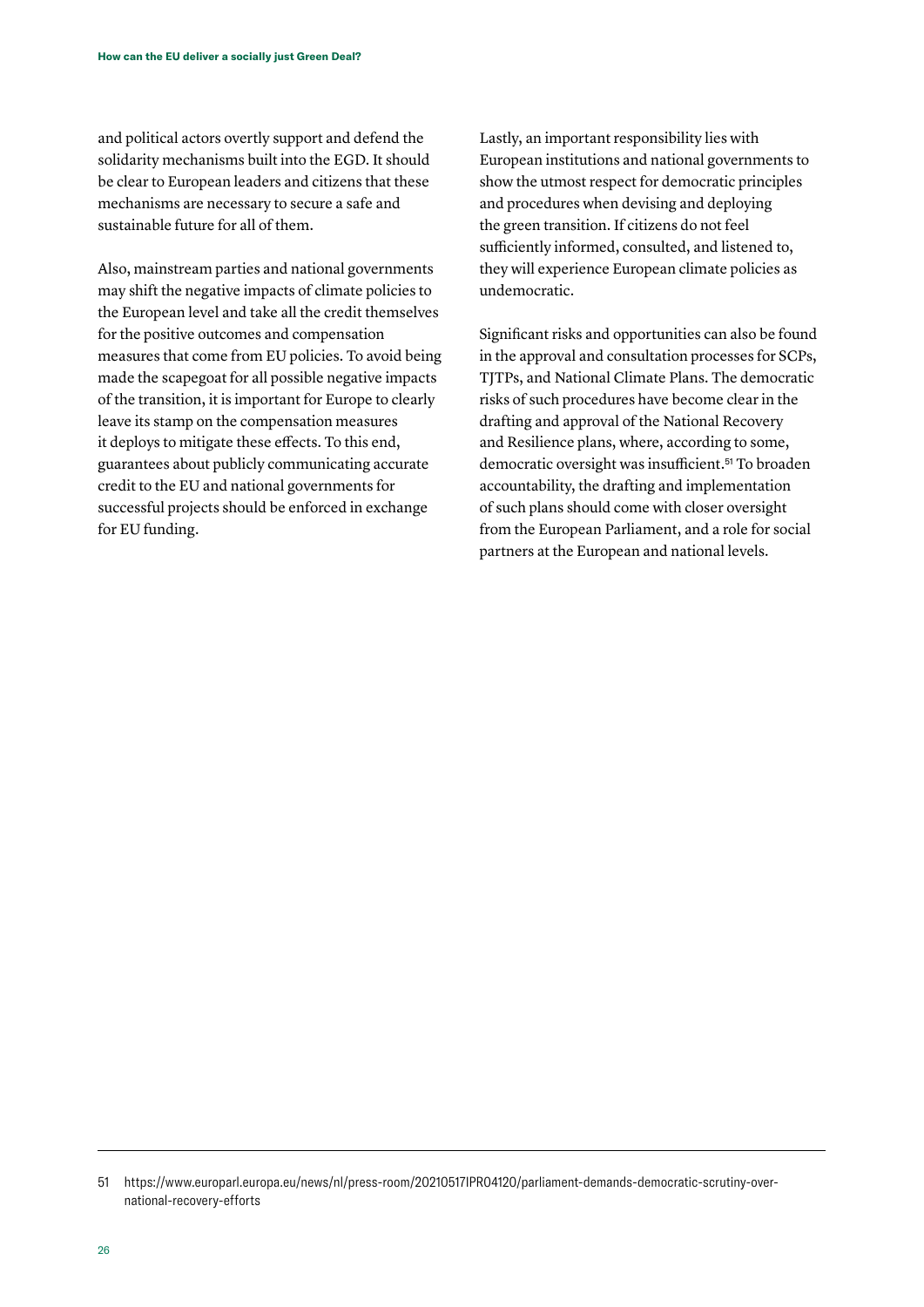# <span id="page-26-0"></span>**5. RECOMMENDATIONS**

In this section, we list the policy recommendations resulting from our social justice reading and analysis of both the FF55 package and the Just Transition Mechanism, and of our discussion with European, national, and local civil society actors on the various policy instruments.

### **The key takeaways from our analysis are as follows:**

- **•** The climate crisis should be understood as and can only be tackled as an inequality crisis. Extreme wealth and the production of highly profitable, multinational companies are the most important sources of pollution, exploitation, and ecological damage.
- **•** To tackle the impact of green deal policies on household income, the 'polluter pays' principle must be upheld and expanded by the European Commission. Too often, the heaviest emitters divert the costs they are expected to pay to compensate for the ecological damage they create on to consumers, governments, and society. This happens when extremely wealthy consumers escape from paying taxes, and when multinational companies divert the costs of emission trading on to consumers.
- **•** Emission trading is an ideal policy instrument to make polluters pay. The existing emissions trading system has left many loopholes for large companies to divert additional costs on to consumers, and to even make additional profits. However, we recognise that emission trading may be the only politically feasible way of putting a price on carbon emissions at the European level.
- **•** The phase out of free allowances and the carbon border adjustment mechanism proposed in Fit for 55 are important efforts made to avoid more regressive effects from emission trading. The phasing out of free allowances for large emitters should take place without delay and without exceptions, in coordination with the carbon border adjustment mechanism. Additional ways to reduce the regressive effects of emission trading should be explored by the Commission and introduced in future.
- **•** The deployment of the carbon border adjustment mechanism should be accompanied by efforts to support least developed countries with high levels of debt and great dependence of export to the EU. It should be avoided that the carbon border adjustment mechanism increases global economic inequality, leaving least developed countries behind without the means to make the transition. This would undermine the EU's goal of globally reducing carbon emissions.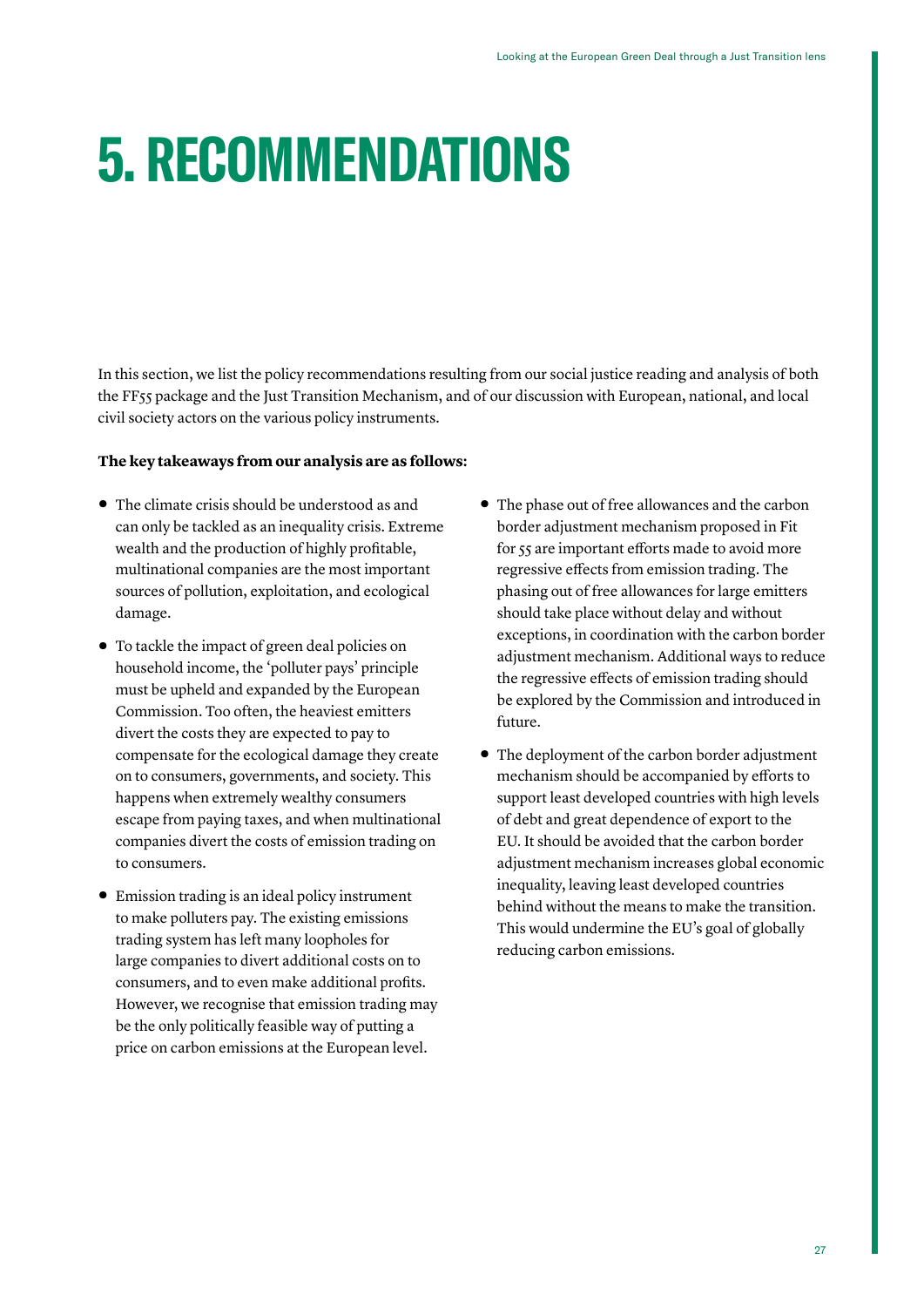- **•** The Social Climate Fund is indispensable as a compensation mechanism for the regressive effects of the new emissions trading system for buildings and transport. It would be socially just, and arguably more effective for the transition, to address 100 per cent of the revenues from ETS2 to make sure that no one is left behind. Without government support, low-income groups will have difficulties escaping from ever more expensive, carbon intensive lifestyles. Such an uneven transition is likely to trigger public discontent and political backlash.
- **•** National governments' Social Climate Plans need to be very closely scrutinized on whether proposed projects and subsidies are designed to really benefit vulnerable groups. Drafting and deploying these policies should happen in close cooperation with local representatives and civil society actors close to the targeted groups.
- **•** The package can be expected to have wide impacts on employment. Overall, EU-wide employment levels are expected to be positively impacted, but high levels of unemployment will occur in specific sectors and areas because of the transformation and disappearance of carbon intensive industrial activities. The Just Transition Fund is being deployed to mitigate these negative economic effects.
- **•** The size of the Just Transition fund does not suffice to meet the complex employment impacts of the transition in certain areas, and national governments will have to make additional efforts to respond to this challenge. However, to maximise the effectiveness of this financially restrained Just Transition Fund, social partners should be consulted and involved in the drafting and deploying of national Territorial Just Transition Plans. Considering its limited size, projects eligible for funding should meet to the highest social and ecological standards. Furthermore, these ecological standards should not be narrowly focused on carbon emission reduction. Low-carbon activities may well have other climate impacts such as waste production, the exploitation of natural resources, soil, or water pollution.

**•** The proposal to renew the energy taxation directive provides national governments with a framework to tax redundant and excessive emissions, and to exempt vulnerable groups from energy taxation. National governments should develop such instruments and should seek ways to apply this approach to other ecologically damaging products. Taxing luxury emissions is like picking low hanging fruit; it is highly effective and socially just. Such policies are likely to prompt strong pushback from powerful organisations and individuals, which can only be reduced if political leaders are sufficiently urged to and held accountable to defend the interests of the many and not the happy few. Therefore transparency, accountability, and the independence of leadership in our democracies is as important in the climate crisis as the fight against inequality.

In line with that argument, and to safeguard public support and ownership of the European Green Deal, transparency and democratic accountability should be upheld by all governance levels involved in deploying the European Green Deal. It implies that national and European leaders must defend its social and ecological objectives, prevent blame-shifting and scapegoating, and ensure that the EU is also credited for the benefits of social climate policies.

A detailed overview of our recommendations, organised per proposal, is provided below.

For **ETS1**, a more linear emission reduction factor for the carbon emission cap must be introduced. This proposal not only contributes to the necessary climate targets but also lowers the risk of overallocation that has led to regressive effects in the past.

In addition to the need to strengthen of the Market Stability Reserve, the alternative proposal of a price stability mechanism must be consider as well because it can give governments more control over the ETS market.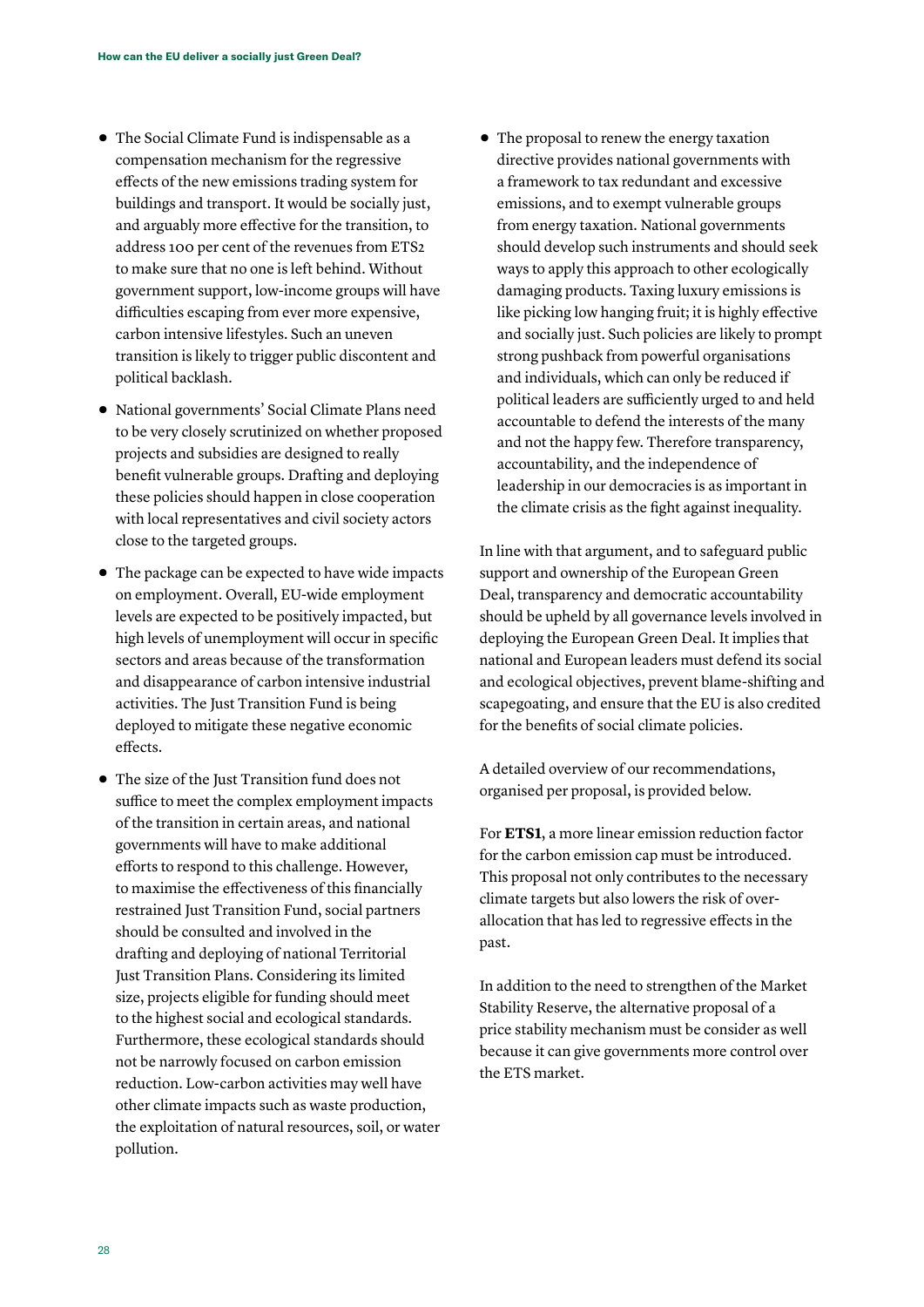The phasing out of **free allocations** should be applied without exceptions and a maximum number of emission allowances should be auctioned at prices that reflect the actual ecological impact of emissions. Remaining free allowances should be allocated in a dynamic manner, closely aligned with the actual production of the industries receiving them.<sup>52</sup>

The introduction of the Carbon Border Adjustment Mechanism is crucial in this respect, as it takes international competitiveness and carbon leakage arguments off the table.

The introduction of a price floor and a price ceiling would prevent prices from dropping below the levels necessary to incentivise the switch to green alternatives, while a price ceiling would prevent prices from rising too quickly and becoming too high, leading to the risk of lock-in effects and additional profits for companies trading their emission allocations.

Revenues from ETS1 must be used to strengthen the Modernisation and Innovation Funds, as well as the earmarking of revenues to be used for the green transition. Member states should utilise these revenues to strengthen social safety nets and to prepare societies for the employment impacts of the industrial transition.

In accordance with the EC's suggestion, revenues from carbon pricing should be used to lower taxation on low-skilled labour. There is also crucial importance in ensuring that such tax shifts do not eventually result in weaker social security and safety nets in the member states.

The impacts of **ETS2** on disposable household income can be expected to be greater than those of ETS1, which means that systems to avoid cost passthrough are even more important here. The recent legal analysis by Opportunity Green for Transport andEnvironment<sup>53</sup> proves that it is possible to design

a system so that a legal cap is set on the share of the carbon price (paid in emission allowances) that can be passed on to final consumers. In order to develop such a system, suppliers of fuel for transport and heating must provide a breakdown of costs going into the price at the pump (similar to agricultural products today). Where emission trading costs exceed the cap, this money should either be absorbed by suppliers or contributed directly to the Social Climate Fund.

Rather than using concerns about the effect of ETS2 on energy poverty as an excuse to lower climate ambitions, it should be taken as an opportunity to design timely and targeted policy instruments that support low-income households, small businesses, vulnerable communities, and groups who are highly dependent on carbon-intensive transport and heating or cooling systems during the transition. Without such measures, it is hard to see how both the ecological and social justice objectives of the European Green Deal can be realised. The use of revenues for social compensation must be a minimum requirement.

The creation of a **Social Climate Fund is urgently needed**. The contribution of 25 per cent from ETS2 revenues must be safeguarded and complemented by a further 25 per cent contribution of ETS2 revenues from the member states. The fund needs to be strengthened and expanded where possible, and that more ambitious social compensation initiatives will be required in the future.

Considering the limited size and scope of the Social Climate Fund, all policy instruments financed through the fund should be closely monitored for their accessibility to the most vulnerable groups.

The involvement and close cooperation of target groups in devising and deploying Social Climate Plans is crucial to help navigate the complexity of subsidies. The European Commission should urge national governments to consult and cooperate

<sup>52</sup> [https://carbonmarketwatch.org/wp-content/uploads/2021/06/CE\\_Delft\\_Additional\\_Profits\\_ETS.pdf](https://carbonmarketwatch.org/wp-content/uploads/2021/06/CE_Delft_Additional_Profits_ETS.pdf)

<sup>53</sup> [https://www.transportenvironment.org/wp-content/uploads/2022/02/Opportunity-Green-ETS2-Oil-Majors\\_final\\_8Feb22-1.pdf](https://www.transportenvironment.org/wp-content/uploads/2022/02/Opportunity-Green-ETS2-Oil-Majors_final_8Feb22-1.pdf)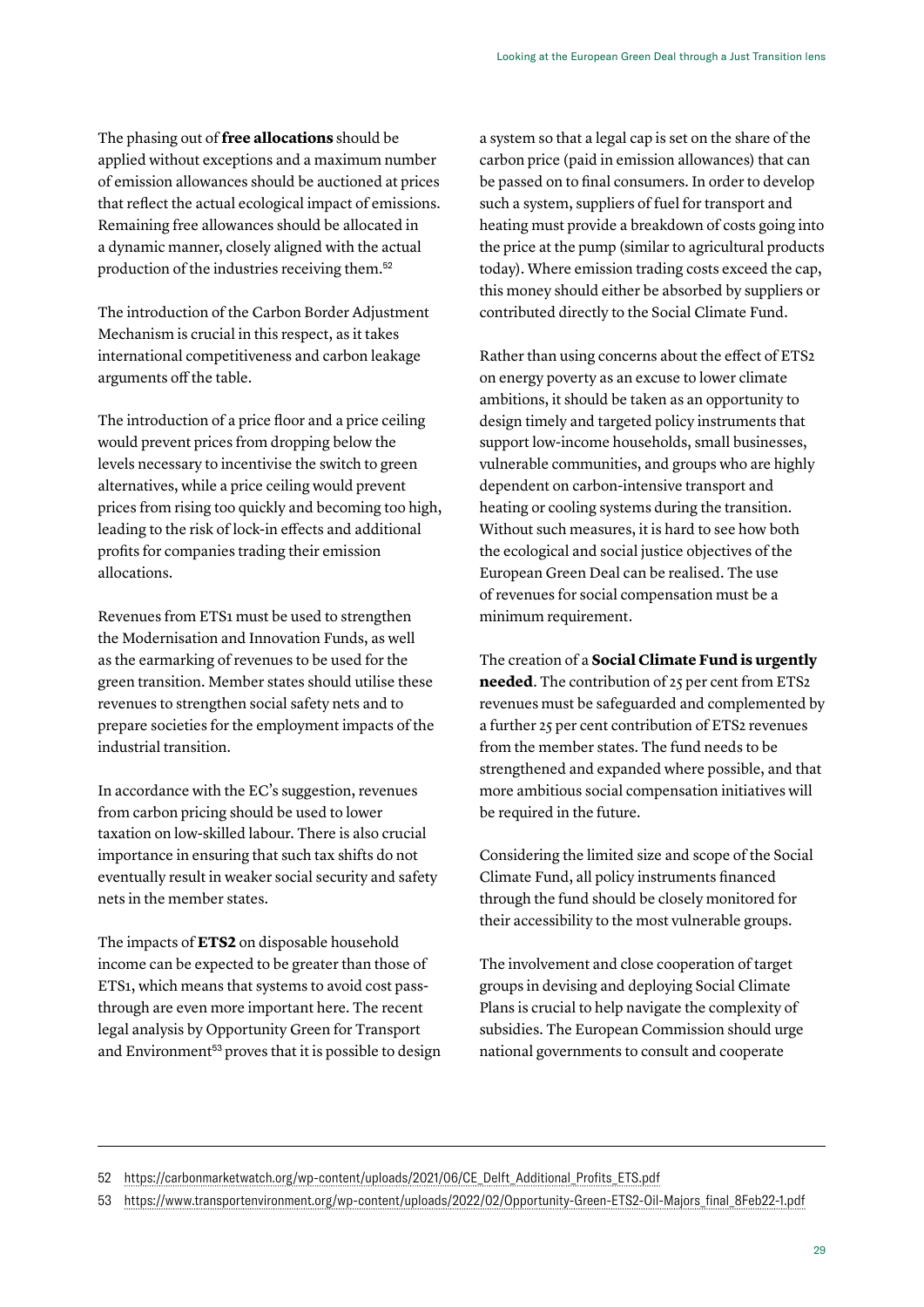with civil society actors that represent groups such as NGO's advocating for, and working with people in poverty, as well as social workers, to devise and deploy Social Climate Plans. Support from civil society actors can be added as a formal criterion in the **Social Climate Plans** instructions given to the member states.

Independent of the Social Climate Fund, national policies and safety nets will be necessary to support vulnerable groups during the climate transition. This should become a point of attention in the various dialogues maintained by the European Commission with the member states (the European Semester, the National Energy and Climate Plans, and the evaluation of Recovery and Resilience Fund spending.)

The size and scope of the **Just Transition Fund** is too limited in comparison with the economic challenges it is expected to address. It is urgent that Territorial Just Transition Plans be drafted and scrutinised with great concern for the most vulnerable groups, and for those communities and companies that are most in need of support.

The investment parameters defined for the Just Transition Fund should be applied strictly and without exception. Priority should be given to investments in small- and medium-sized enterprises and projects that clearly contribute to the green transition. In the exceptional case that investments from the Just Transition Fund are awarded to big corporations, ecological and social guarantees should be strictly enforced. Soil regeneration projects should be funded only when a big corporation is legitimately unable to pay for the project.

When selecting investments based on greening efforts, the focus should be broader and more holistic than decarbonisation alone. Even low- or zerocarbon products and processes can have detrimental ecological impacts. Minimising natural extraction and waste should always be prioritised over new

production processes. Policymakers and business leaders must implement holistic approaches that prioritise investments that generate societal benefits, not just profits.

Retraining and upgrading skills initiatives and job search assistance programmes should first and foremost be worker-oriented and should be designed with the support of, and in close cooperation with, social partners. National governments must be aware that not all workers can be simply redirected to new jobs. For these workers, national governments will have to provide some degree of direct income support.

Public ownership of the **Territorial Just Transition Plans** is crucial for their effectiveness. The transparency and the involvement of local actors and stakeholders in drafting and deploying Territorial Just Transition Plans must be increased. In line with the partnership principle, citizens, civil society groups, and other stakeholders should be enabled to take ownership of the fund. Locally elected politicians and civil society representatives should have meaningful opportunities to oppose and amend the content of Territorial Just Transition Plans.

Trade unions are crucial partners and more must be done to involve them in the design of the Territorial Just Transition Plans. In a recent survey conducted by ETUC,<sup>54</sup> trade union affiliates in 10 out of 21 member states said that they had not been involved in the design of Territorial Just Transition Plans. Based on the European Trade Union Confederation (ETUC)'s conclusions, we urge the EC to issue clear guidelines on how to properly involve trade unions and that this obligation should be assessed as part of the evaluation of the Territorial Just Transition Plans.

Additionally, the Just Transition Platform can play an important role in improving transparency and in facilitating communication and information exchanges with local communities.

54 <https://www.etuc.org/en/document/etuc-position-just-transition-legal-framework-complement-fit-55-package>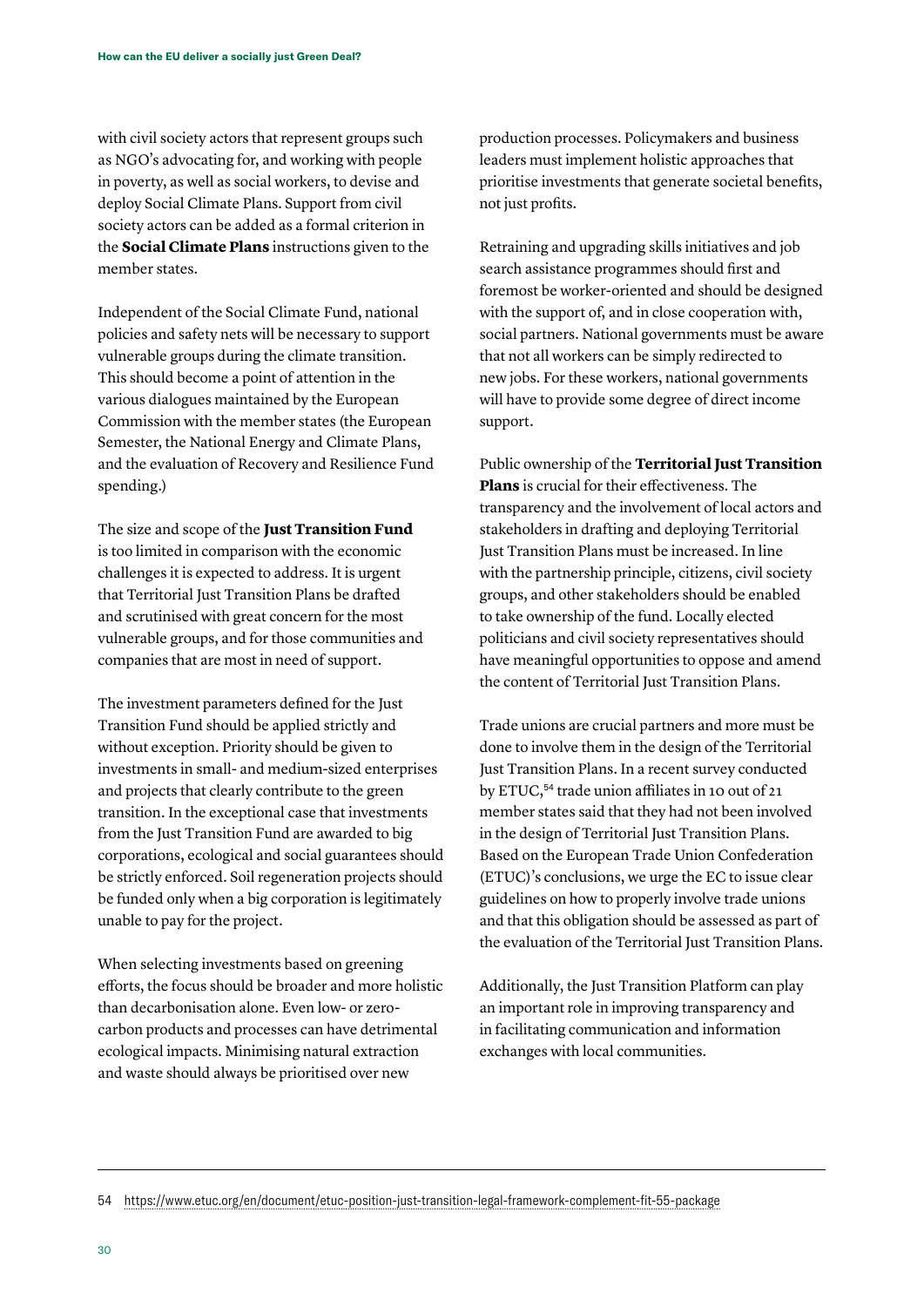As for the **Effort Sharing Regulation**, it will require the progressive distribution of efforts demanded across member states. At the same time, there is a risk that this approach could increase economic inequalities among member states in the long run. Forcing economically stronger member states to make the transition earlier and faster may cause weaker economies to experience greater lock-in effects. To avoid this, redistributive investments in the transition must be strengthened as well (e.g., through strengthening of the Modernisation Fund).

For the **Energy Taxation Directive**, we support the European Commission's suggestion that member states should use energy tax policies to facilitate the just transition, for example, by exempting vulnerable groups from energy taxation.

We regard the **Renewable Energy Directive as a major achievement because it takes the energy** poverty dimension into account and provides national governments with the possibility to temporarily exempt vulnerable households and people living in social housing from paying taxes on energy. But such exemptions should not delay government efforts to invest in providing prompt and accessible access to clean energy alternatives for the most vulnerable consumers.

Finally, for the deployment of the **alternative fuel infrastructure and new car and vehicle standards**, it is crucial that efforts are made to provide sustainable alternatives to groups most at risk of mobility loss. We also stress that attention should be paid to social standards and union representation in newly created jobs in the alternative fuel automobile sector.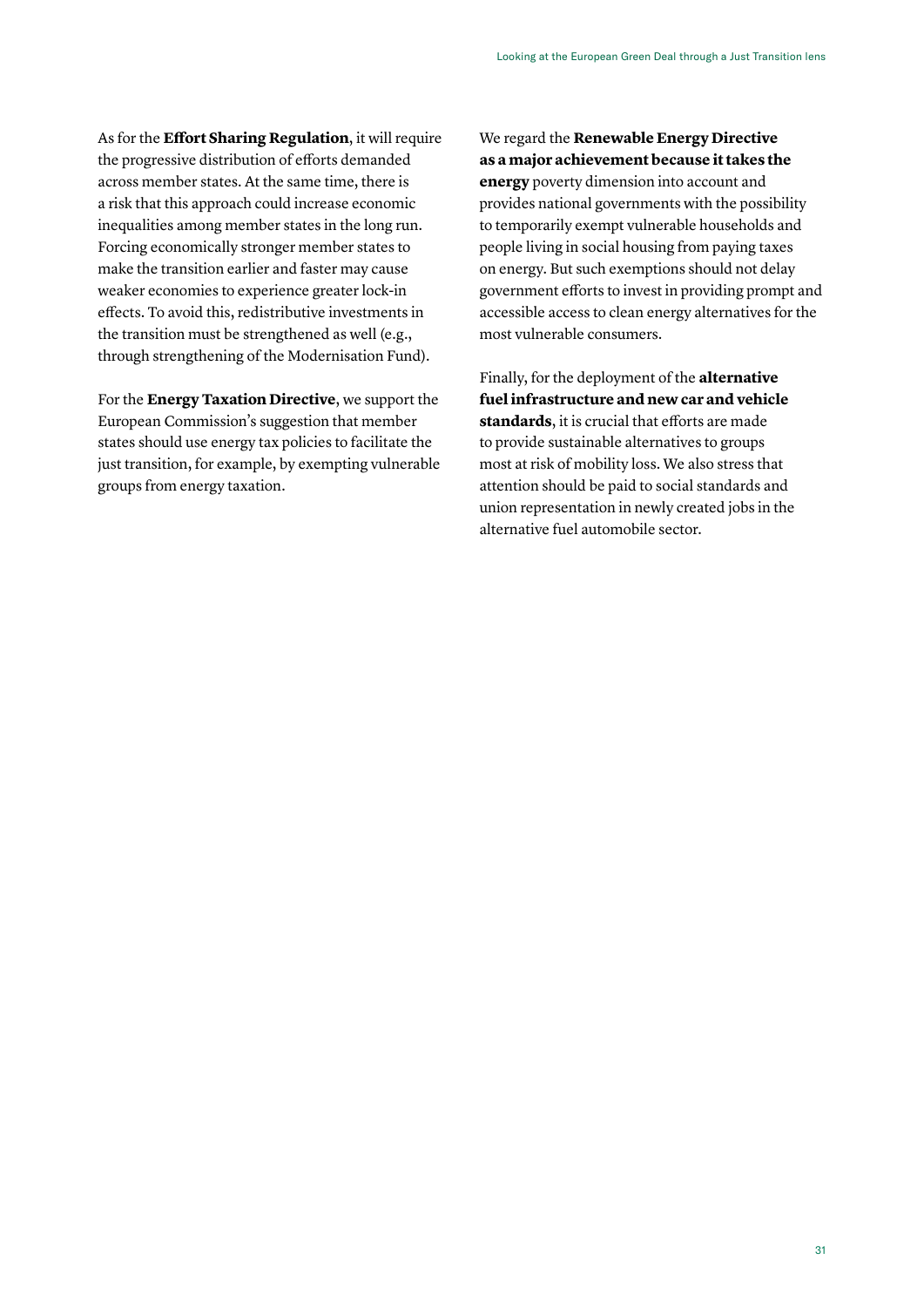# <span id="page-31-0"></span>**GLOSSARY**

### **Carbon Border Adjustment Mechanism (CBAM)**

The proposal to set up a system of taxation based on the carbon content of products improted into the EU.

#### **European Climate Law (ECL)**

A law that was voted on in 2019 which adjusts 2030 targets on Green House Gas emission reduction efforts.

### **Emissions trading system (ETS)**

A market mechanism that allows bodies such as countries, companies or manufacturing plants, which emit greenhouse gases into the atmosphere, to buy and sell these emissions as permits or allowances amongst themselves.

### **ETS2**

The proposal to extend the Emissions trading system to new sectors such as transport and buildings.

#### **European Green Deal (EGD)**

The set of policies for ecological transformation set out by the EU.

#### **EU Next Generation Recovery Plan (EU Next Gen)**

A demand that 37 per cent of the member states' Recovery and Resilience plans contribute to the green transition.

#### **Effort Sharing Regulation (ESR)**

Sets binding GHG emission targets for each of the member states individually with an increase of the EU-wide emission reduction target from 29 per cent to 50 per cent by 2030, compared with 2005 levels.

### **Energy Taxation Directive (ETD)**

Sets the framework for energy taxation within member states.

#### **Fit for 55 (FF55) package**

Package of measures set out by the EU to achieve 55 per cent reduction of emissions as compared to a 1990 baseline.

### **Intergovernmental Panel on Climate Change (IPCC)**

Set up by the UN, the panel is responsible for advancing knowledge on human-induced climate change.

### **Just Transition Mechanism (JTM)**

A compensation measure that focuses on vulnerable regions and workers in the industrial transition.

### **Just Transition Fund (JTF)**

A fund set up under the JTM which aims to support the territories, industries, and workers most affected by the climate transition.

#### **National Energy and Climate Plans (NECP)**

In order to meet the EU's new energy and climate targets for 2030, member states are required to establish a 10 year NECP for the period from 2021 to 2030

### **Social Climate Fund (SCF)**

Set up to support vulnerable households and communities during the transition, by providing money to national governments to facilitate the just transition.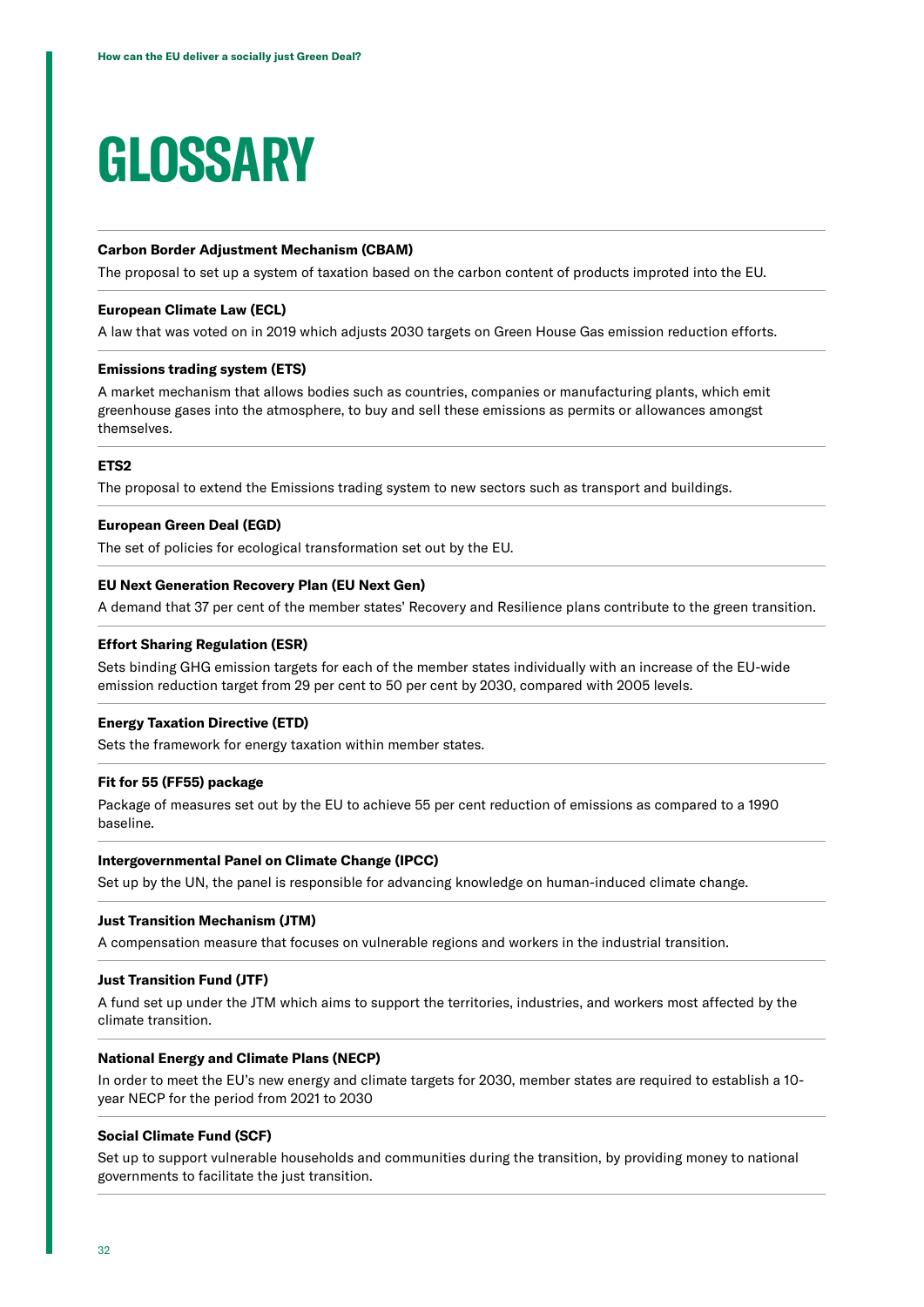# <span id="page-32-0"></span>**ABBREVIATIONS**

| CAP                | Common Agricultural Policy                          |
|--------------------|-----------------------------------------------------|
| <b>CBAM</b>        | Carbon Border Adjustment Mechanism                  |
| <b>CCS</b>         | <b>Carbon Capture and Storage</b>                   |
| EC                 | <b>European Commission</b>                          |
| <b>ECL</b>         | European Climate Law                                |
| EEA                | European Economic Area                              |
| EED                | <b>Energy Efficiency Directive</b>                  |
| EGD                | European Green Deal                                 |
| <b>ERDF</b>        | European Regional Development Fund                  |
| ESF+               | European Social Fund+                               |
| <b>ESR</b>         | <b>Effort Sharing Regulation</b>                    |
| <b>ETD</b>         | <b>Energy Taxation Directive</b>                    |
| ETS1               | <b>Emission Trading System</b>                      |
| ETS <sub>2</sub>   | Emission Trading System for Transport and Buildings |
| <b>ETUC</b>        | European Trade Union Confederation                  |
| EU                 | European Union                                      |
| EU ETS             | European Union Emission Trading System              |
| <b>EU Next Gen</b> | European Union Next Generation Recovery Plan        |
| <b>FF55</b>        | Fit for 55                                          |
| GDP                | <b>Gross Domestic Product</b>                       |
| GHG                | Greenhouse Gas                                      |
| <b>GND</b>         | Green New Deal                                      |
| GNI                | <b>Gross National Income</b>                        |
| ILO                | International Labour Organization                   |
| <b>IPCC</b>        | Intergovernmental Panel on Climate Change           |
| JTF                | <b>Just Transition Fund</b>                         |
| <b>JTM</b>         | <b>Just Transition Mechanism</b>                    |
| <b>MFF</b>         | Multiannual Financial Framework                     |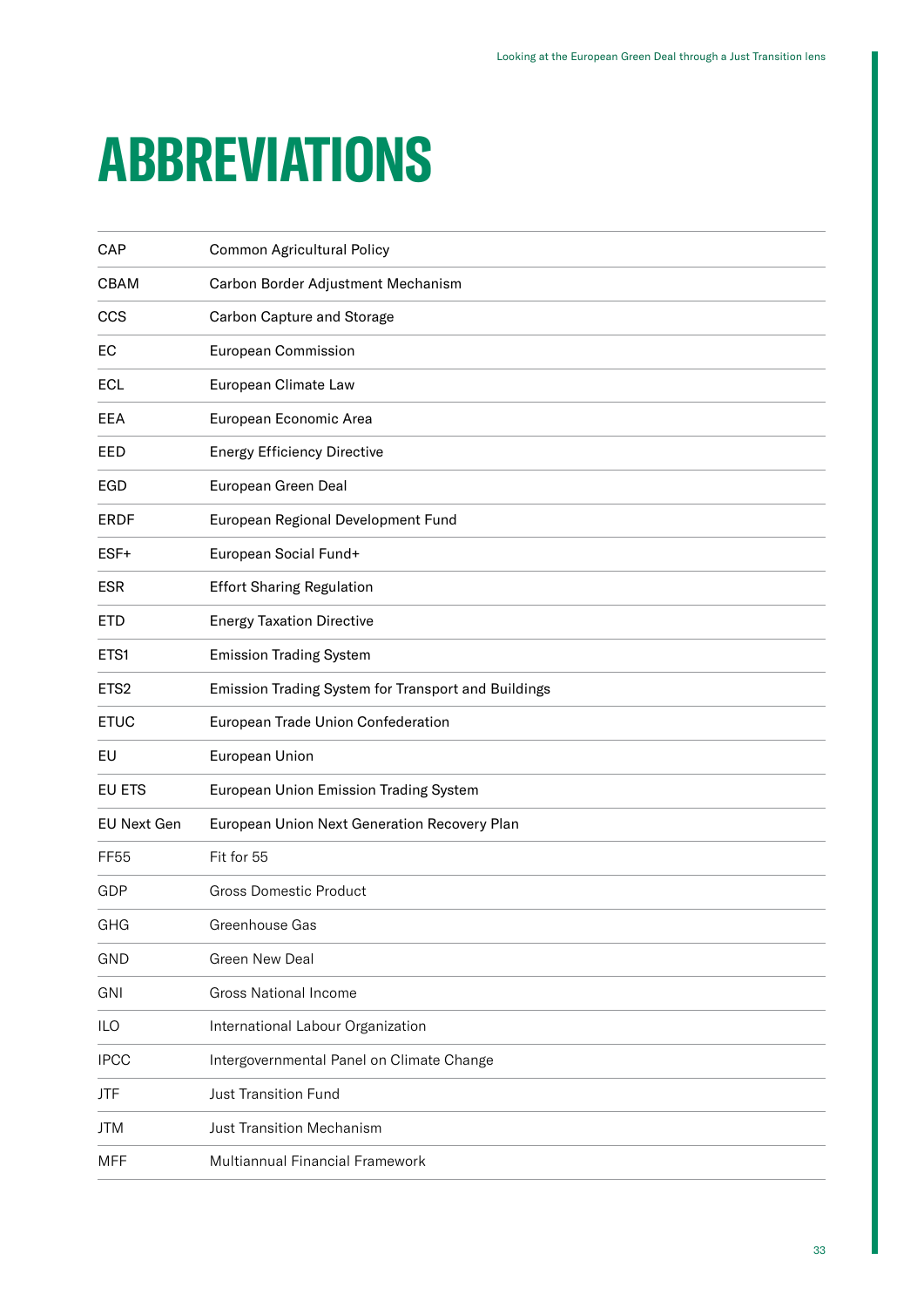| <b>MSR</b>    | <b>Market Stability Reserve</b>                    |
|---------------|----------------------------------------------------|
| <b>NECP</b>   | National Energy and Climate Plan                   |
| <b>RED</b>    | Renewable Energy Directive                         |
| <b>SCF</b>    | Social Climate Fund                                |
| <b>SCP</b>    | Social Climate Plan                                |
| <b>SME</b>    | Small- and Medium-size Enterprise                  |
| <b>TJTP</b>   | <b>Territorial Just Transition Plan</b>            |
| <b>UNCTAD</b> | United Nations Conference on Trade and Development |
| <b>UNSDGs</b> | United Nations Sustainable Development Goals       |